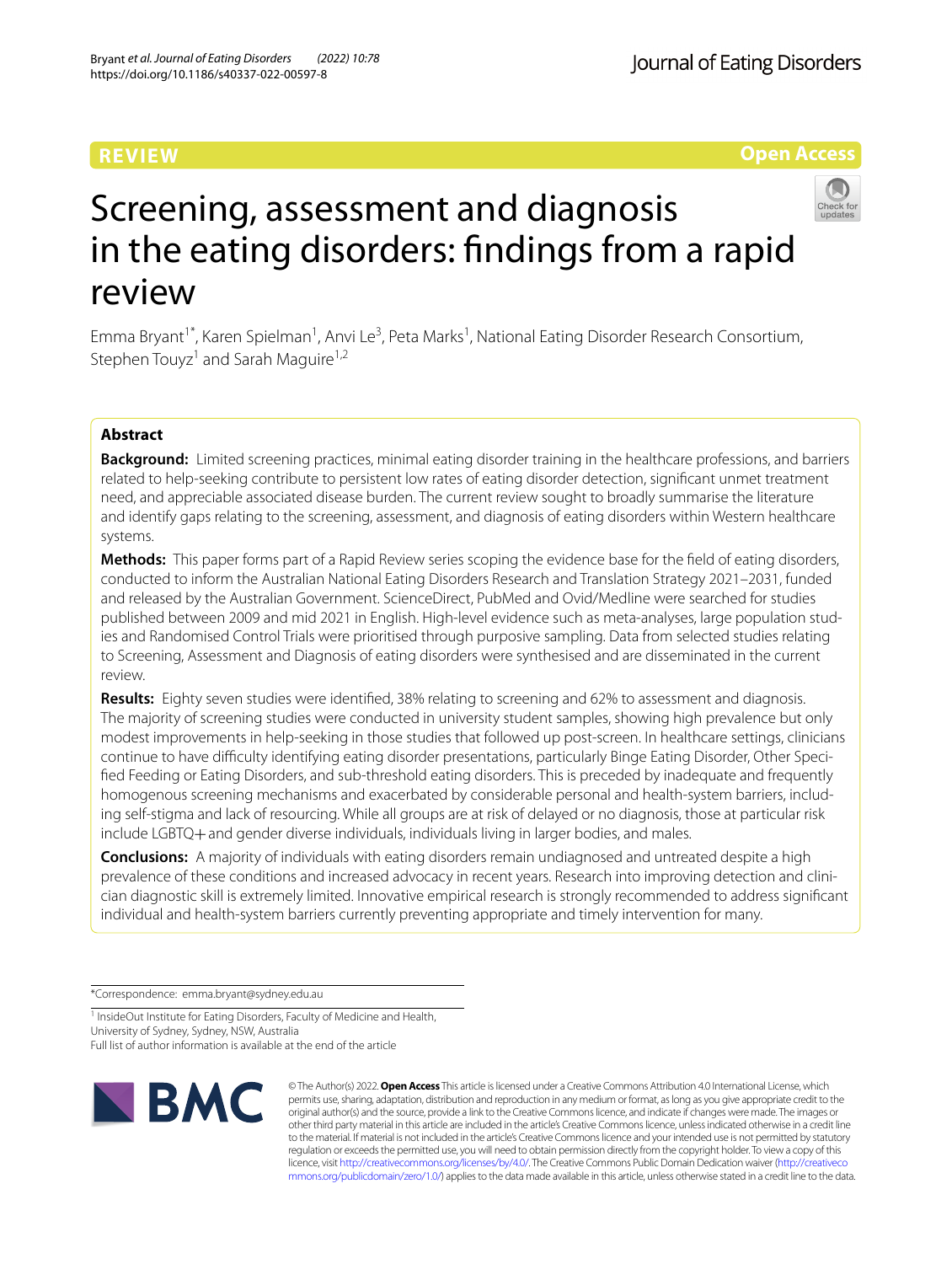**Plain English Summary:** Limited screening in healthcare settings and low rates of eating disorder training in the healthcare professions are just some of the barriers to help-seeking which may contribute to delayed intervention and diagnosis in the eating disorders. This has signifcant impacts, prolonging treatment when it is fnally received, and increasing healthcare costs for both the individual and the healthcare system. The current review is part of a larger Rapid Review series conducted to inform the development of Australia's National Eating Disorders Research and Translation Strategy 2021–2031. A Rapid Review is designed to comprehensively summarise a body of literature in a short timeframe, often to guide policy-making and address urgent health concerns. The Rapid Review synthesises the current evidence-base and identifes gaps in eating disorder research and care, in order to guide decision making and address urgent health concerns. This paper gives a critical overview of the scientifc literature relating to the current state of screening, assessment, and diagnosis of eating disorders within Western healthcare systems that may inform health policy and research in an Australian context. It covers screening initiatives in both general and high-risk populations; personal, clinician and healthcare system challenges relating to help-seeking; and obstacles to accurate and timely clinical diagnosis across the eating disorders.

**Keywords:** Screening, Diagnosis, Assessment, Eating disorders, DSM-5, Early intervention, Nosology, Psychometrics

# **Introduction**

Eating disorders (EDs) are complex neuropsychiatric conditions from which individuals can fully recover, however recovery remains elusive for many. Approximately 50% of individuals fully recover, taking on average 1–6 years to achieve [[1](#page-12-0)[–4](#page-12-1)], while 20–30% develop a chronic course [[4](#page-12-1)[–6](#page-12-2)]. Delays in intervention, where treatment does not occur until illness behaviours and cognitions are entrenched, contribute to a protracted illness course [\[7,](#page-12-3) [8](#page-12-4)]. As with any mental illness, early intervention—predicated on timely screening, assessment and diagnosis—positively impacts prognostic outcome and overall disease burden [[7](#page-12-3), [9–](#page-12-5)[11\]](#page-13-0). However, despite signifcant disability and mortality, low rates of ED screening at an individual and population level, perceived stigma and personal reluctance to seek care, and lack of early identifcation in primary care means opportunities to intervene early are frequently missed [[12–](#page-13-1)[14](#page-13-2)].

Primary healthcare personnel typically have minimal training in EDs and have difficulty identifying, diagnosing or managing these conditions [\[12](#page-13-1), [14](#page-13-2), [15\]](#page-13-3). Despite high rates of disordered eating behaviour in the Australian general population [\[16](#page-13-4)[–18\]](#page-13-5), including between 31.6 and 51.7% of adolescents  $[19-21]$  $[19-21]$  $[19-21]$ , there is evidence to suggest both disordered eating and full syndrome EDs are being underdiagnosed in primary care settings [\[22](#page-13-8), [23\]](#page-13-9). Clinicians report greater awareness of diagnostic criteria for Anorexia Nervosa (AN) and Bulimia Nervosa (BN), compared to other ED diagnoses; in particular Binge Eating Disorder (BED) and Other Specifed Feeding or Eating Disorders (OSFED) (including Atypical AN (A-AN)) [[23–](#page-13-9)[25](#page-13-10)]. Improving clinical knowledge of diverse ED behaviors and symptoms will be important for ensuring accurate diagnosis and assessment of EDs in primary care settings and enabling early intervention in the form of timely referral and access to appropriate care per diagnostic type [\[22\]](#page-13-8). Further, understanding the state of assessment and diagnosis and its infuence on patientcare pathways will be critical to clinical education and resourcing.

Limited screening practices and tools within both healthcare and more diverse settings is an additional barrier to early intervention for individuals impacted by EDs, and means even high-risk groups such as dieting adolescents, women seeking reproductive healthcare, and individuals with diabetes and other comorbidities are not screened, and early symptomatology undetected [[26,](#page-13-11) [27](#page-13-12)]. Introducing both targeted and population health strategies such as ED education programs or population screening in schools, and utilising web-based technologies to encourage individuals to seek support may drive increased identifcation, which can lead to early intervention [[28,](#page-13-13) [29\]](#page-13-14).

The current Rapid Review  $(RR)$  paper is one of a series scoping the feld of EDs, commissioned by the Australian Federal Government to inform the Australian National Eating Disorders Research and Translation Strategy  $2021-2031$  [ $30$ ]. This review seeks to identify and summarise population-based screening approaches and evidence relevant to the clinical assessment and diagnosis of EDs to date, with a focus on Western healthcare systems that may inform health policy and translational research in an Australian context.

# **Methods**

The Australian Government funded the InsideOut Institute for Eating Disorders (IOI) to develop the Australian Eating Disorders Research and Translation Strategy 2021–2031 [[30](#page-13-15)] in partnership with state and national stakeholders including clinicians, service providers, researchers, and experts by lived experience (including consumers and families/carers). Developed through a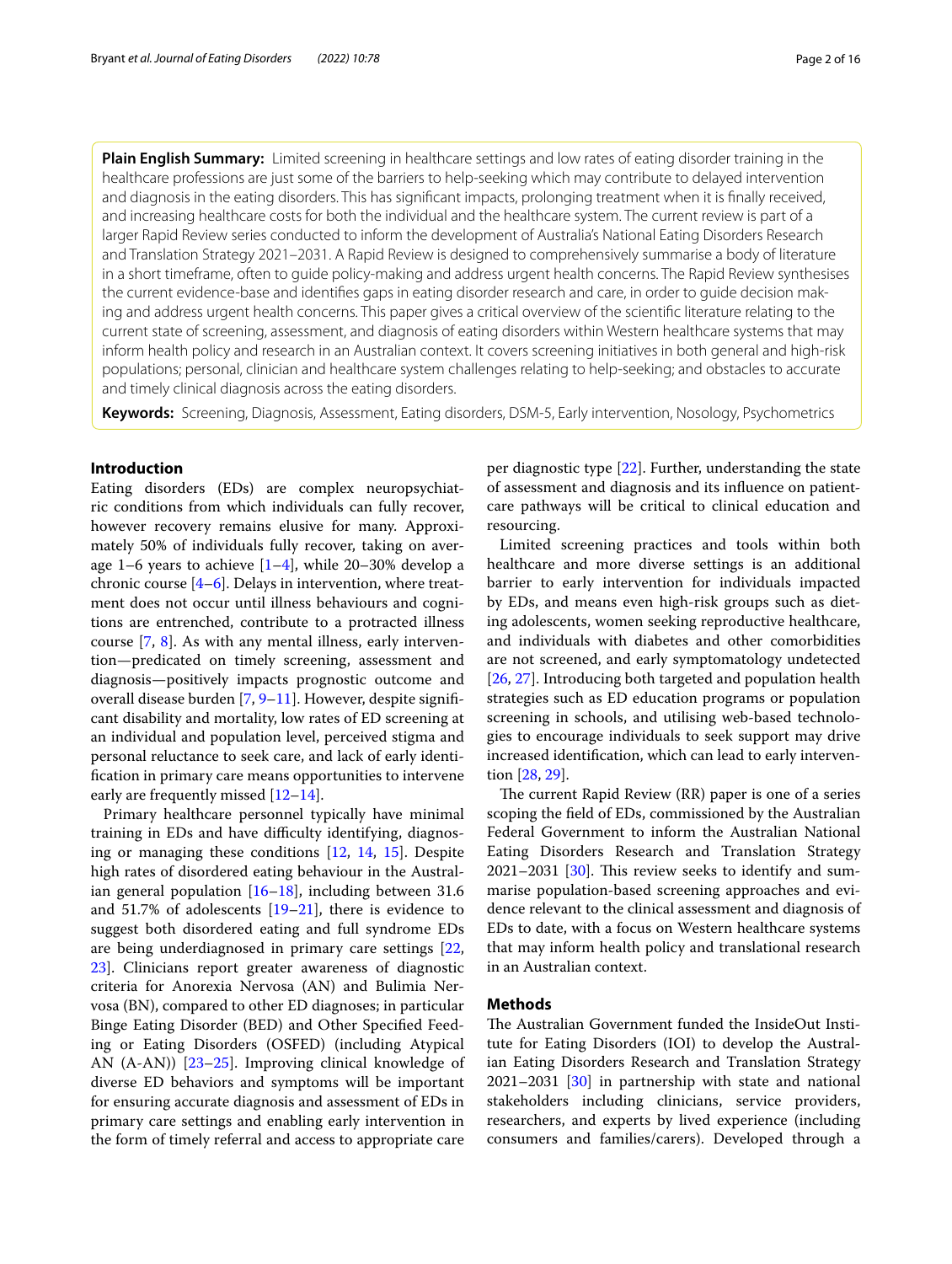two-year national consultation and collaboration process, the strategy provides the roadmap to establishing EDs as a national research priority and is the frst disorderspecifc strategy to be developed in consultation with the National Mental Health Commission. To inform the strategy, IOI commissioned Healthcare Management Advisors (HMA) to conduct a series of RRs to broadly assess all available peer-reviewed literature on the six DSM-5 listed EDs.

A RR Protocol [\[31](#page-13-16)] was utilised to swiftly synthesise evidence in order to guide public policy and decisionmaking  $[32]$  $[32]$ . This approach has been adopted by several leading health organisations including the World Health Organisation [\[33](#page-13-18)] and the Canadian Agency for Drugs and Technologies in Health Rapid Response Service [\[34](#page-13-19)], to build a strong evidence base in a timely and accelerated manner, without compromising quality. A RR is not designed to be as comprehensive as a systematic review—it is purposive rather than exhaustive and provides actionable evidence to guide health policy [\[35\]](#page-13-20).

The RR is a narrative synthesis and sought to adhere to the PRISMA guidelines [\[36\]](#page-13-21). It is divided by topic area and presented as a series of papers. Three research databases were searched: ScienceDirect, PubMed and Ovid/ Medline. To establish a broad understanding of the progress made in the feld of eating disorders, and to capture the largest evidence base from the past 12.5 years (originally 2009–2019, but expanded to include the preceding 1.5 years), the eligibility criteria for included studies into the rapid review were kept broad. Therefore, included studies were published between 2009 and mid 2021, in English, and conducted within Western healthcare systems or health systems comparable to Australia in terms of structure and resourcing. The initial search and review process was conducted between 5 December 2019 and 16 January 2020. Initial screening of articles based on their titles/abstracts was conducted by three independent HMA reviewers (led by AL) as part of the search strategy process. Articles assessed for inclusion underwent a further review process based on the evidence presented with relevance for the RR—this was conducted by two HMA reviewers (AL+colleague) involved in initial screening. The re-run for the years 2020–2021 was conducted by two reviewers (EB+colleague) on the 30th May 2021, adopting the same review process. Disagreement on studies for inclusion/exclusion in both instances was resolved by discussion between the reviewers with disputes referred to an expert research panel for fnal decision. Evidence presented in the RR is based on literature that satisfed criteria following this subsequent review process.

The RR had a translational research focus with the objective of identifying evidence relevant to developing

optimal care pathways. Searches therefore used a Population, Intervention, Comparison, Outcome (PICO) approach to identify literature relating to population impact, prevention and early intervention, treatment, and long-term outcomes. Purposive sampling focused on high-level evidence studies such as: meta-analyses; systematic reviews; moderately sized randomised controlled studies (RCTs) (*n* > 50); moderately sized controlled-cohort studies (*n* > 50), or population studies (*n* > 500). However, the diagnoses ARFID and UFED necessitated a less stringent eligibility criterion due to a paucity of published articles. As these diagnoses are newly captured in the DSM-5 (released in 2013, within the allocated search timeframe), the evidence base is emerging and fewer studies have been conducted. Thus, smaller studies  $(n = < 20)$  and narrative reviews were also considered and included. Grey literature, such as clinical or practice guidelines, protocol papers (without results) and Masters' theses or dissertations, was excluded. Instrument validation studies and studies commenting on the current *Diagnostic and Statistical Manual of Mental Disorders* (*DSM-5*) criteria for EDs were also excluded as they were not seen to be relevant to the patient-care focus of the review.

Full methodological details including eligibility criteria, search strategy and terms and data analysis are published in a separate protocol paper due to the broad scope of the RR, which included a total of 1320 studies [[37](#page-13-22)] (see Additional File [1](#page-11-0) for PRISMA flow diagram). Data from included studies relating to Screening, Assessment and Diagnosis were synthesised and are presented in the current review. No further analysis was carried out on reported results.

# **Results**

The RR identified 87 studies for inclusion in the 'Screening, Assessment and Diagnosis' category. Approximately 38% (*n*=33) related to screening and 62%  $(n=54)$  to assessment/diagnosis, with a significant number of studies conducted in university settings  $(n=8)$ , reproductive healthcare settings  $(n=12)$ , and with children  $(n=12)$ . Given the scale of the RR, there is a demonstrable lack of evidence on screening, assessment, and diagnosis which made up 6% of the total body of literature reviewed for the full series. A full list of included studies for this topic, including population, aims, and outcome measures can be found in Additional File [2](#page-11-1). Results are subdivided into two categories: (i) screening; and (ii) assessment and diagnosis.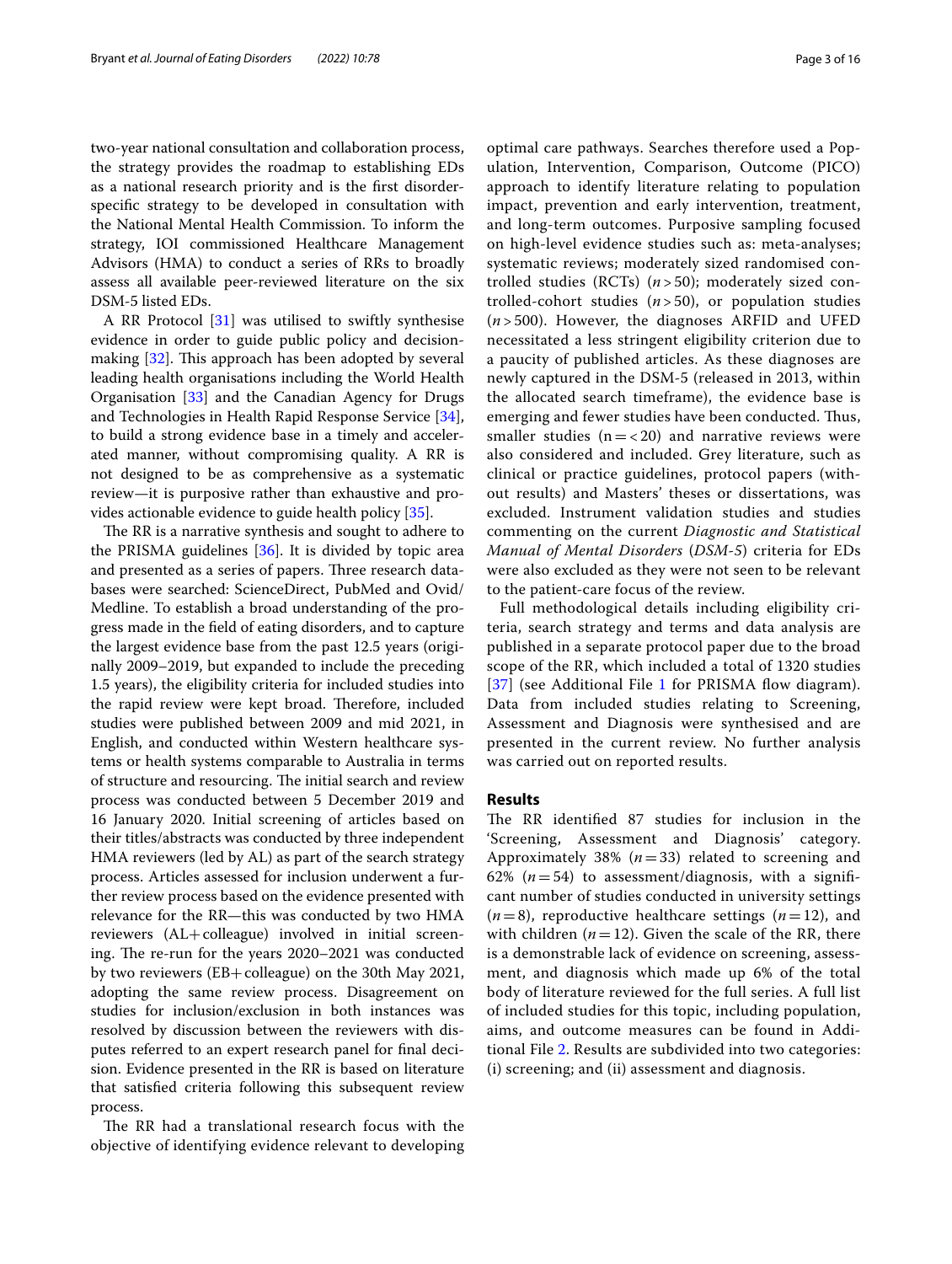# **Screening**

Studies identified by the RR typically assessed the efficacy and scalability of screening programs within particular settings, frequently capturing high-risk groups such as students, and individuals presenting to healthcare services with related physical or mental health concerns.

#### **University and online screening programs**

Recognising the higher risk and elevated prevalence of EDs among adolescents and young adults [\[38](#page-13-23)], numerous screening studies have been conducted in university student samples and online, where many young people seek initial healthcare information [\[39\]](#page-13-24).

In a US-based sample of undergraduate and postgraduate students, 9–13% of female students screened positive for an ED, while among males it was 3–4% [\[40,](#page-13-25) [41\]](#page-13-26). Further assessment of this student population indicated that among those screening positive, very few had received a diagnosis or sought help for their ED. The authors suggested this pointed to a lack of urgency or importance placed on ED symptomatology in this group, identifying a need for university-based interventions and large screening programs in this high-risk population [[40\]](#page-13-25).

In a university-based screening program conducted in France, high rates of EDs (up to 25%) were detected among 1493 female and male students and were associated with increased substance use and cyber-addiction [[42\]](#page-13-27). Tavolacci et al. [\[42](#page-13-27)] suggested that all students should be screened for an ED upon admission to university and referred to a general practitioner if required, also noting a need for the delivery of ED prevention programs in university settings. Researchers identifed a high number of male students (10%) showing ED symptomatology, requiring greater attention within prevention and treatment efforts [[42](#page-13-27)]. Male university students were also found to have limited health literacy concerning eating disorders, perceiving eating disorders to be less severe and less distressing conditions than did their female counterparts [[43\]](#page-13-28). Authors described a particular need to target the attitudes and beliefs of young males in prevention and early intervention initiatives.

A substantial amount of research undertaken in university student samples has occurred through the US 'Healthy Body Image' (HBI) program, which targets undergraduate students with the objective of identifying those at high risk of EDs and linking them into prevention or treatment interventions [\[28](#page-13-13)]. Delivered as an online screener, participants are ofered prevention programs or further evaluation based on their assessed level of ED risk. Three levels of cognitive-behaviouralbased online interventions are offered to participants to encourage healthy weight and prevent ED onset in high-risk students [\[44](#page-13-29)]. Fitzsimmons-Craft et al. [[28](#page-13-13)]

noted considerable uptake in these interventions when assessing three years of state-wide deployment of HBI in Missouri public universities: between 44 and 51% of individuals screened. Participation was particularly high among older students over the age of 25, which was suggested to be a beneft of the convenience of access aforded by online interventions [[28\]](#page-13-13).

Despite a high level of engagement in the research, lack of a perceived need for treatment among US college students appears to be a signifcant issue. Seeking to identify barriers to help-seeking among students screened for the HBI program, Lipson et al. [\[29](#page-13-14)] reported that a high proportion (41.7%) of individuals who exhibited ED symptomatology indicated that they 'have not had a need for counselling/therapy' [[29](#page-13-14)]. Almost one-ffth (19.9%) were unsure of how serious their needs were or '[didn't] have time' (19.5%) to address their symptoms. Only a small proportion of participants raised personal stigma as a barrier to help-seeking (4.1%), with low levels of stigma reported by the cohort overall [[29](#page-13-14)]. Following this initial rollout, the HBI program expanded to 28 sites across the US. Overall, it demonstrated scalability of online programs and their capacity to identify high-risk individuals who may not naturally seek help, whilst referring them to efective online interventions [[45\]](#page-13-30).

Further expansion of online ED screening in 2017 by the United States' National Eating Disorders Association (NEDA) website found high levels of unmet treatment need in the 71,362 members of the general public who were screened [\[46\]](#page-13-31). It was unclear whether participants in this screening program were offered the same interventions ofered to those in the HBI program. In the 18 months to August 2019, the NEDA website screen identifed over 340,000 people at high risk or symptomatic of ED, out of a total 353,115 completers [\[47](#page-13-32)]. Researchers sought to understand help-seeking intentions of these individuals post-screen completion. Only 4.8% of eligible respondents provided this data and of those, just one-third expressed help-seeking intentions, with 16% initiating treatment [\[47](#page-13-32)], suggesting online screening initiatives should consider ways to increase motivation for help-seeking and treatment-uptake.

Fitzsimmons-craft et al. [[48](#page-13-33)] conducted a 9 months follow up of individuals who had screened positive for AN as part of the HBI program. Again, only 26% initiated treatment (however, 33% reported already being in treatment at the time of the screen). Participants reported feeling ashamed, nervous, and sad, but also validated, in response to the positive screen. The strongest barriers to treatment included believing one should be able to help themselves, believing the problem was not serious enough to warrant treatment, and being time-poor [[48](#page-13-33)].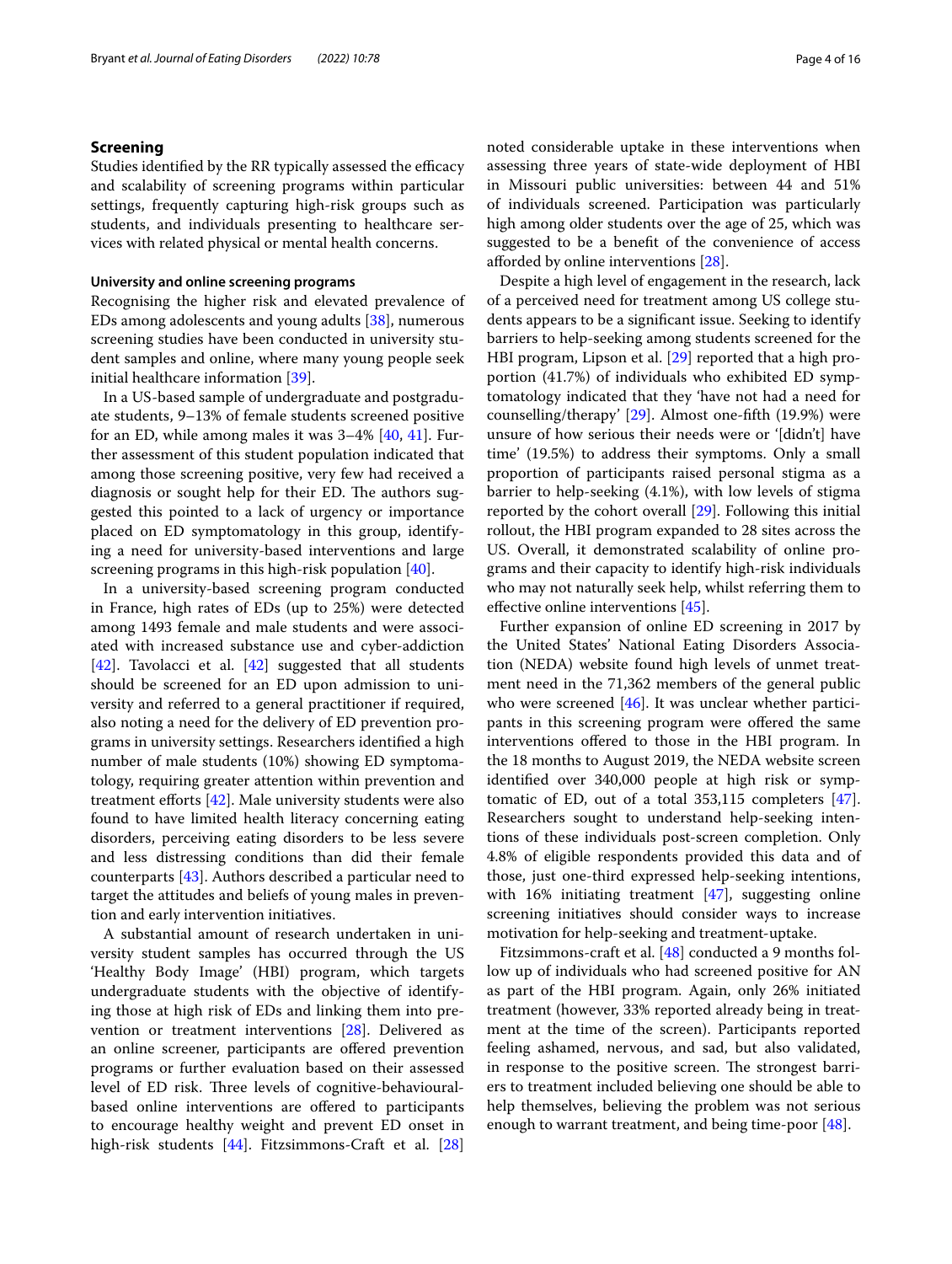Poor uptake of treatment post-screening is not limited to online screening programs. Screening of EDs among individuals attending a smoking cessation program also highlighted issues relating to the reluctance to seek help among patients even after assessment. Only 17% of the population assessed as having an ED accepted a referral to a specialist ED clinic  $[49]$ . Thus, while large scale screening programs may help individuals identify their ED, careful consideration should be given to delivering screening programs without proper linkage to efective and appropriate interventions, especially considering the low tendency toward help-seeking among individuals with or at high-risk of an ED [[40](#page-13-25), [46\]](#page-13-31).

Such linkage between a large online screening program and prevention or treatment interventions was efectively demonstrated by the ProYouth initiative delivered across seven European countries (Germany, Ireland, Czech Republic, Romania, the Netherlands, Italy, and Hungary). Following completion of an online screening tool available through the website, participants could access psychoeducation on EDs, peer or professional support through moderated online forums, or were provided details of available qualifed professionals or specialist ED services in their area based on their level of need. Szabo et al. [[50](#page-14-0)] noted that while the screening program addressed some unmet need in the population, lack of specialist ED services may present a barrier to individuals with the most severe ED symptoms.

One screening program specifcally targeting males was identifed by the RR. Consistent with evidence from screening interventions discussed previously, results from the screening program of 16–20-year-old males indicated that ED behaviours were a signifcant issue among both sexes. Domine et al. [[51\]](#page-14-1) argue that more screening interventions must be undertaken in male populations.

# **Primary care and specialist healthcare settings**

Evidence indicates there is clinical utility in undertaking screening for EDs in primary care settings  $[52]$  $[52]$  $[52]$ . The capacity of existing screening tools to capture all DSM-5 EDs in this setting has been questioned by researchers who indicate potential cases may be over- or under-diag-nosed [[52\]](#page-14-2). The RR does not seek to comment on the validation of specifc screening tools; rather, it discusses the importance of screening for EDs in groups where there is a need for clinicians involved in the care of concomitant health issues to understand elevated risk.

One such group is individuals experiencing rapid and signifcant weight gain presenting to primary care, where research demonstrates screening for BED should occur. In a study screening for BED in this population, those who screened positive had gained on average 8.2 kg in one year, while those who did not had gained an average of 0.7 kg [[53](#page-14-3)]. Research conducted in samples of college students in the US lends further support to this argument. Kass et al. [[54](#page-14-4)] found in their study evaluating diferential ED screening results by weight range in a sample of university students, that within the group of students in the overweight/obese weight range, 58% were identifed as high-risk or warranted clinical referral [[54\]](#page-14-4). Compared to individuals in the normal and underweight ranges, this group was more likely to endorse objective binge eating and fasting, ED-related concerns that impaired their psychosocial functioning, and higher weight/shape concerns. Similarly, a 2018 Australian study found that in the general population, strict dieting was associated with elevated Body Mass Index (BMI) (and not with low BMI as might be expected) [[22\]](#page-13-8). Individuals of elevated or increasing BMIs should be routinely screened for ED psychopathology.

Evidence also suggests increased efforts should be made to screen for EDs among individuals with type 1 diabetes. Generally required to undertake dietary restriction to manage their condition, research indicates that disordered eating is elevated in this group (afecting between 10 and 39%) [\[26,](#page-13-11) [55\]](#page-14-5). Hanlan et al. [\[26](#page-13-11)] noted that ED screening tools developed for the general population may produce false positive results in people with type 1 diabetes due to the necessity for these individuals to monitor diet in a way that might be seen as pathological in the general population. Some diabetes-specifc screening tools exist and are efective for adults (e.g., the Diabetes Eating Problem Survey (DEPS)), however evidence on the efectiveness of current screening for EDs in adolescents with diabetes was less conclusive [\[26](#page-13-11)]. Eilander et al. [[56](#page-14-6)] suggested a pertinent 'yellow flag' that may indicate ED risk among diabetic adolescents is shape and weight concern, and that this should be routinely screened for. Findings emphasise the need to increase clinician awareness and related screening in all healthcare settings considering the high-risk status of adolescents and increased morbidity and mortality associated with the co-occurrence of EDs and type 1 diabetes  $[26]$  $[26]$ .

In the US, provision of an in-person and online education program delivered to over 300 primary care clinicians demonstrated efectiveness in their capacity to carry out screening for EDs in paediatric patients, with in-person shared learning followed by consistent online education demonstrating superior efficacy over the provision of printed materials [\[15](#page-13-3)]. Research into whether such a program delivered to Australian clinicians working across high-risk settings could efectively improve screening and consideration of how participation in this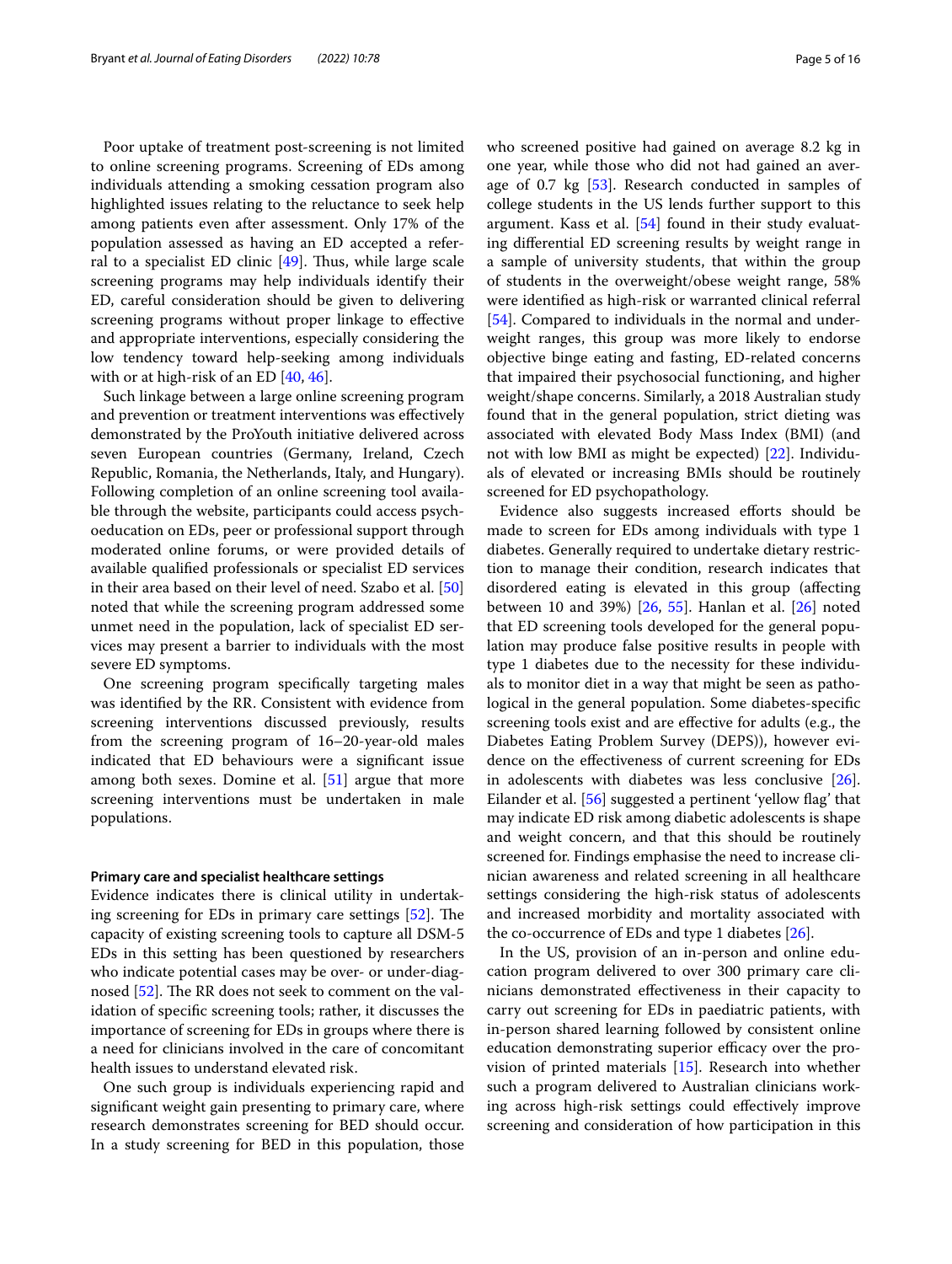professional development may be incentivised to ensure uptake may be warranted.

#### **Mental health and specialist psychiatric services**

Despite EDs being commonly associated with mental health comorbidities, only two studies looking at screening in general mental health or specialist psychiatric services were identifed. Lobera et al. [\[57](#page-14-7)] argued that EDs are rarely assessed among patients seeking treatment for other psychiatric conditions in their study, which reported increased bulimic symptoms among patients with anxiety and depressive disorders that had not been identifed in routine mental health care. A second study comparing women accessing psychiatric inpatient care to those using primary and obstetric services in Australia, found ED symptomatology was signifcantly higher among the psychiatric inpatient group [\[58](#page-14-8)], indicating a need for clinicians providing psychiatric care to be aware of and screen for EDs that may negatively impact their psychiatric outcomes. Given the elevated rates of EDs among individuals seeking mental health and psychiatric services, researchers have suggested screening for EDs should be built into routine assessments to identify treatment need [[59\]](#page-14-9).

### **General hospitals**

Only one study was identifed examining the need for ED screening of patients in a general hospital setting. Detected prevalence of EDs among patients seeking emergency department services in the US was 16% and did not difer by reason for seeking treatment or any socio-demographic factors. Dooley-Hash et al. [[60\]](#page-14-10) indicated this was much higher than the estimated prevalence in the general population (5%) and suggested that emergency department presentation could represent an important step in the identifcation of patients with ED for referral to services [[60](#page-14-10)].

#### **Women's reproductive health services**

A considerable amount of evidence on ED screening relates to women seeking treatment for infertility and gynaecological care due to the known negative impact of EDs on reproductive health [\[61](#page-14-11), [62\]](#page-14-12).

There is substantial evidence of heightened ED risk among women with polycystic ovarian syndrome (PCOS). In a systematic review of 21 studies, Paganini et al. [[63\]](#page-14-13) identifed a shared risk factor between PCOS and binge/purge type disorders precipitated by body dissatisfaction. Among Australian women aged between 22 and 27, individuals with PCOS had higher rates of EDs (11% compared with 7.6%), lower self-esteem, and higher rates of psychological distress than women without PCOS [\[64](#page-14-14)]. Detected prevalence of EDs among women in

the obese weight range with PCOS may be even higher in a study of women in the UK, 39% of women in the obese weight range with PCOS exhibited clinically significant binge eating behaviour [[65\]](#page-14-15). Further, a meta-analysis (Lee et al. [\[66](#page-14-16)]) of seven studies showed risk of ED among women with PCOS was three times higher than in healthy women. However, this fgure was slightly lower in a 2019 study of Australian women by Tay et al. [\[64\]](#page-14-14), who found one and a half times the risk of EDs (other than AN and BN) in those women with PCOS.

In two US studies, Cousins et al. [\[61\]](#page-14-11) and Freizinger et al. [\[67](#page-14-17)] emphasised a need for screening among women with unexplained infertility, as they were more likely to display drive for thinness, bulimic symptoms, and past history of undisclosed infertility. Contrarily, assessment of ED symptomatology among Australian women seeking treatment for infertility did not indicate that rates were higher in this group than in the general population  $[68]$  $[68]$ . The discrepant outcomes may be a refection of the diferent constructs used to assess for eating disorder symptomatology. The former study employed the Eating Disorder Inventory-3 (EDI-3) (Garner 2004) and reported signifcantly higher scores on that instrument's 'drive for thinness' and 'bulimic symptom' subscales for individuals with unexplained infertility compared to those without. The latter used the Eating Disorder Examination Questionnaire (EDE-Q) (Fairburn and Beglin 2006), which lends its focus to overvaluation of weight and shape and does not include bulimic behavioural symptomatology in its global score.

A study on the knowledge, attitudes, and clinical practices of fertility specialists in Australia and New Zealand indicated that, while clinicians consider screening for EDs in this context to be important due to the identifed association between inadequate nutrient intake and development of risky pregnancy, they experienced a signifcant amount of uncertainty as to what actions should be taken following assessment  $[69-71]$  $[69-71]$  $[69-71]$ . These issues were also common to clinicians in the UK where a study identifed lack of knowledge and uncertainty of clinician role to be barriers to the identifcation of EDs among pregnant and postnatal women, alongside issues such as stigma and taboo [\[72](#page-14-21)]. Authors suggested a need for better health professional education and development of guidelines to ensure high-quality routine care for women with EDs in preconception and prenatal care [\[70,](#page-14-22) [72](#page-14-21)].

# **Bariatric surgery services**

Due to frequent high body weight [\[73](#page-14-23)] individuals with binge eating pathology may seek out bariatric surgery for weight reduction [[74,](#page-14-24) [75\]](#page-14-25). Ten studies identifed increased risk of ED in this population. Prevalence of BED in candidates for bariatric surgery has been reported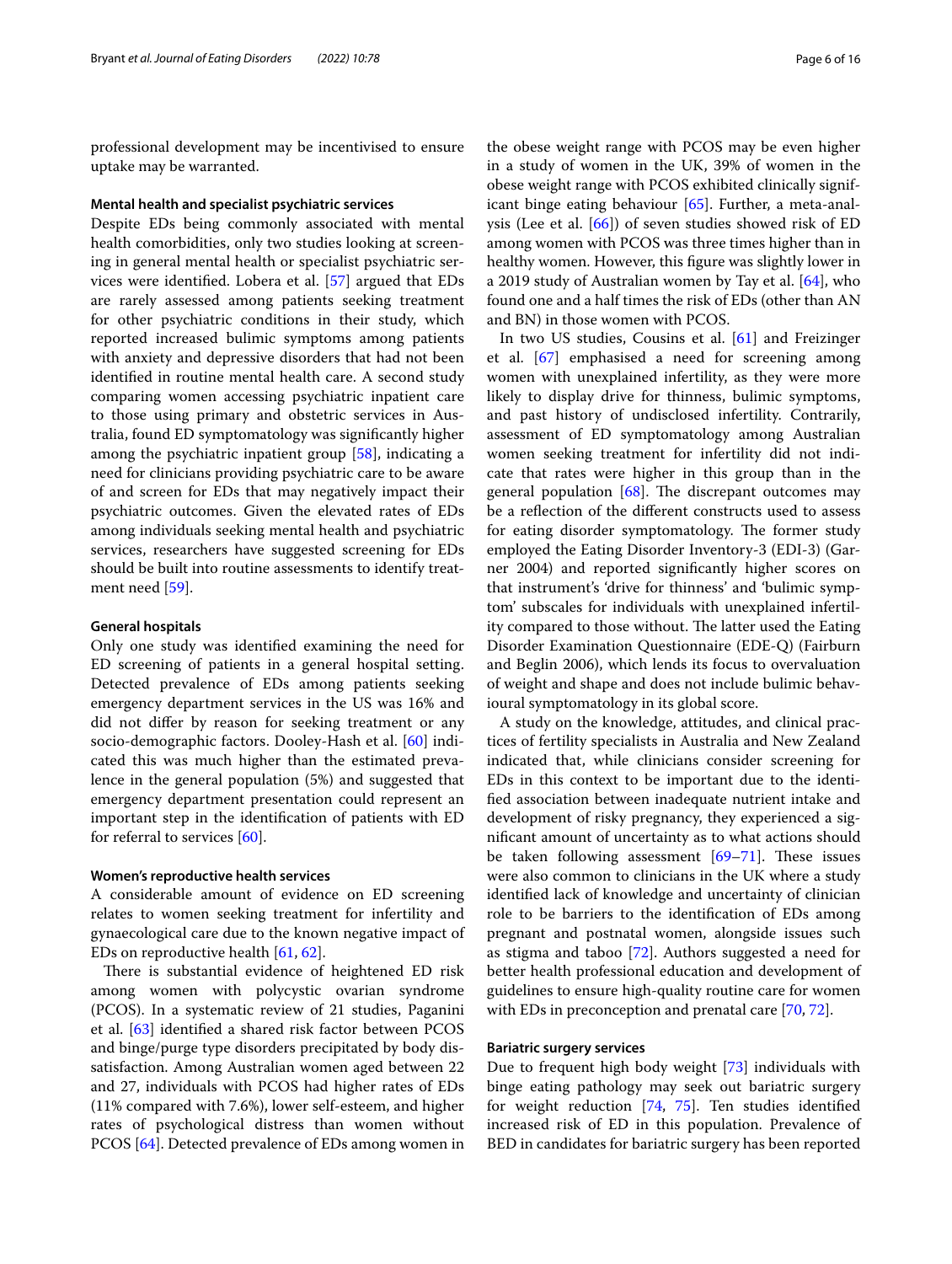up to 45%, prevalence of NES up to 59%, OSFED up to 32% and BN up to 2% [\[74](#page-14-24), [76–](#page-14-26)[81](#page-14-27)]. Conversely, in an adolescent sample of bariatric patients, prevalence rates were much lower at 7% for BED and 5% for NES [[80\]](#page-14-28). Several studies have noted that a diagnosis of BED is a known predictor of poor weight loss and continued poor quality of life following bariatric surgery [\[80](#page-14-28), [82](#page-14-29), [83\]](#page-14-30). Additionally, research has explored the impact of delivering psychological and behavioural interventions to patients with EDs prior to surgery, showing the provision of CBT to patients with BED before their surgery improved surgery outcomes and resulted in a longer-term reduction of binge eating and weight loss. Therefore, screening for eating disorders in candidates for bariatric surgery is strongly indicated for the improvement of both physical and psychological outcomes [\[74,](#page-14-24) [84](#page-14-31)].

# **ARFID**

Limited evidence was found for screening or identifying Avoidant Restrictive Food Intake Disorder (ARFID) (*n*=2). Burton Murray et al. [\[85\]](#page-14-32) surveyed adult patients referred for gastroparesis/dyspepsia symptoms at two academic medical centres in 2018/2019 for gastrointestinal symptom severity and broad Feeding or Eating Disorder (FED) symptoms. FED symptoms were associated with greater gastrointestinal symptom severity, but not gastric retention  $[85]$  $[85]$ . The authors suggested that while clinicians should be cautious about diagnosing ARFID in gastroparesis/dyspepsia patients, screening for the condition may assist in the establishment of appropriate referral pathways.

A 2020 systematic review of the literature identifed just 5 of 77 total ARFID articles were related to screening, diagnosis, or assessment. Two articles examined tools to generate a diagnosis of ARFID: the Pica, ARFID and Rumination Disorder Interview (PARDI) and the Eating Disorder Examination—ARFID module (EDE-ARFID). Both showed good psychometric properties, though were validated in small sample sizes  $[86]$  $[86]$  $[86]$ . Three articles presented empirical data on screening instruments designed to identify ARFID: the Eating Disturbances in Youth Questionnaire (EDY-Q; Hilbert and van Dyck, 2016) and the Nine Item ARFID Screen (NIAS) (Zickgraf and Ellis 2018) [\[87–](#page-14-34)[89\]](#page-14-35). Both showed promising results with further study warranted, noting that the literature regarding ARFID screening, particularly in adults, is scant [\[86](#page-14-33)].

#### **Other high‑risk populations**

Data on screening transgender and gender diverse populations for ED symptomatology is also limited, despite their elevated risk for the condition [\[90,](#page-14-36) [91](#page-14-37)]. One study aimed to understand transgender and gender diverse young adults' experiences of ED screening

and treatment using qualitative methodology. Sixty-six participants aged 18–30 raised three major themes: barriers to ED screening/treatment; complexity of the relationship between EDs and gender dysphoria; and need for provider education in gender affirming care practices for ED screening and treatment. Twenty-eight percent of participants identifed barriers to ED screening and treatment  $[92]$  $[92]$ . These included structural barriers, ED stereotypes (i.e., that they only afect cis gender, white females) undermining identifcation and treatment access, and a discordance between traditional ED treatments and gender-affirming practice (for example, body acceptance, which is seen as a vital component of the former but not the latter). Lack of afordability and a paucity of mental health providers were also identifed barriers to treatment [[92](#page-14-38)].

A study using data from the NEDA online screening tool compared ED treatment seeking behaviours of selfidentifed competitive athletes and non-athletes during the 2018 NEDA Awareness Week. Over 86% of the 23,000 respondents met criteria for an ED/subthreshold ED, and only 2.5% were in treatment. 14.7% of the total sample identifed as being a competitive athlete [\[93](#page-14-39)]. Athletes were more likely than non-athletes to screen positive for an ED, but there was no signifcant diference when it came to treatment history or intention to seek treatment. Less than 30% of all individuals screening positive intended to seek treatment post-screen [[93\]](#page-14-39).

It has been suggested that children of mothers with a history of EDs should also be regularly screened. Within a large cohort of mothers and female children, lifetime EDs in mothers was associated with a greater risk of daughters developing ED symptomatology and higher likelihood of presentation to ED treatment [[94\]](#page-15-0). Screening both mothers and daughters for current or previous disordered eating may be important for the prevention and early identifcation of ED symptoms.

## **Assessment and diagnosis**

Studies identifed by the RR relating to the assessment and diagnosis of EDs investigated rates of help-seeking in the general population, clinician role and skill in the diagnostic assessment of EDs, clinical characteristics (particularly within sub-populations), and diagnostic heterogeneity.

# **Help‑seeking**

A considerable proportion of individuals meeting diagnostic criteria for an ED or displaying problematic disor-dered eating behaviours do not seek treatment [[23,](#page-13-9) [95](#page-15-1)]. One systematic review of 14 studies reported a pooled prevalence of treatment seeking of just 23.2%, with many individuals more likely to receive treatment for weight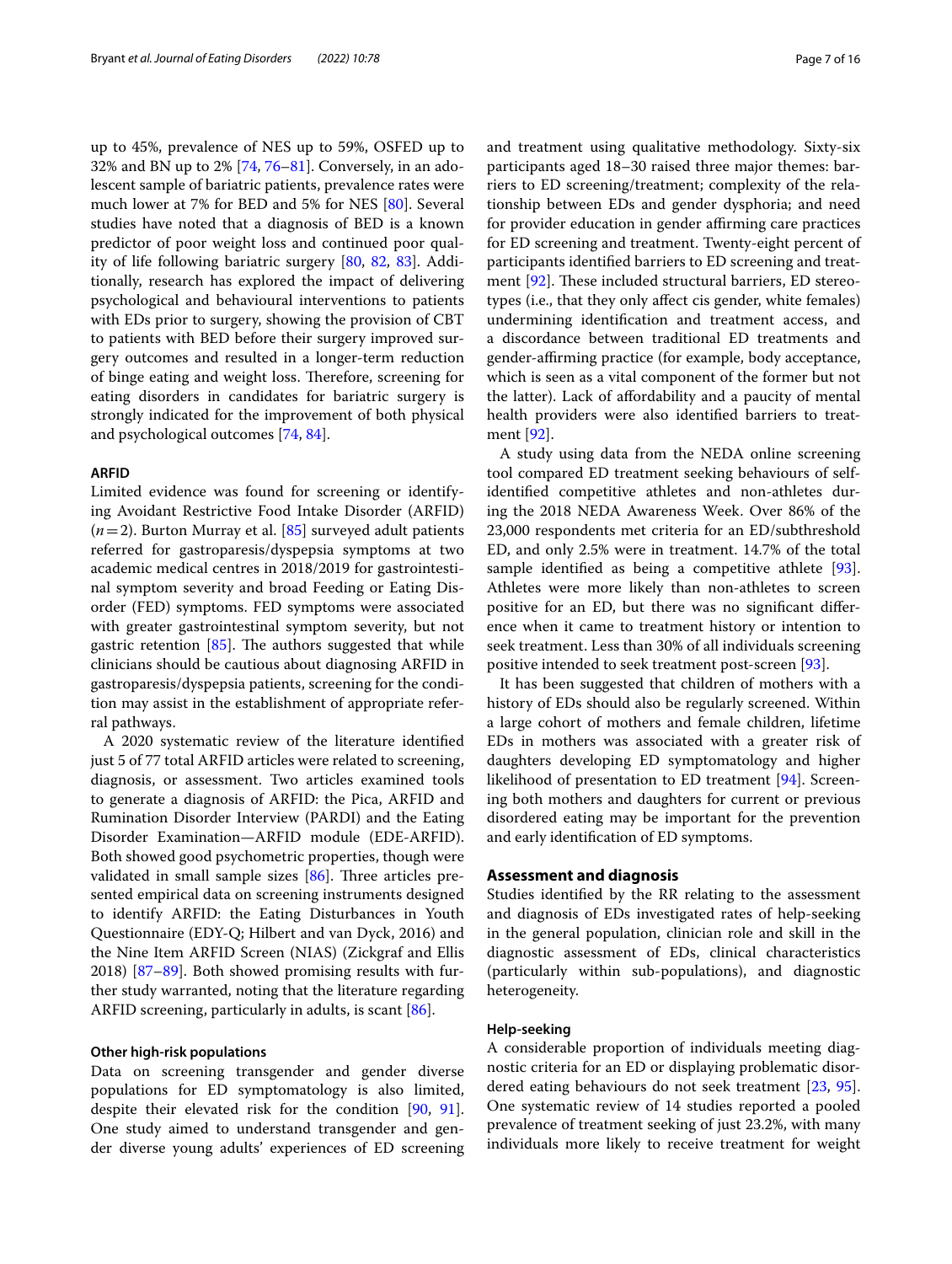loss than for an eating problem  $[13]$  $[13]$ . This unmet health need may be partially mitigated by increasing clinician awareness and assessment of individuals in primary care, subsequently referring them to ED services.

Using data from a national survey sample in the US, it was estimated that only 32% of individuals with AN had ever received treatment for their disorder [[96\]](#page-15-2). For other ED diagnoses, there was a signifcant diference in treatment provision between genders (estimated 47% of women with BN received treatment, while the proportion in men was 29%). For BED the diference was slightly larger with 49% of women receiving treatment compared with 28% of all men  $[96]$  $[96]$ . There is evidence to suggest adolescents are less likely than adults to seek treatment for their ED, notwithstanding this period being a critical age of onset and outcome worsening the longer the duration of illness [[17,](#page-13-36) [97](#page-15-3), [98](#page-15-4)]. Despite comparable prevalence, individuals of ethnic minority are even less likely to receive a referral for their ED than are Caucasian individuals, regardless of age. [\[99](#page-15-5)].

Bode et al. [[100](#page-15-6)] estimated that the annual cost to the health system in Germany of untreated AN was  $E2.4$ billion (A\$3.7 billion), while for BN the estimation was  $€617.7$  million (A\$949 million). Thus, delays in treatment seeking come at a signifcant cost to the patient as well as the health system.

# **Role of the primary healthcare professional**

Primary health providers play a pivotal role in the early identifcation and diagnosis of EDs in the community, providing afected individuals with timely access to care and ideally early intervention [[101,](#page-15-7) [102\]](#page-15-8). However, in Australia, a review of ED service referrals from primary care practitioners suggested there is lack of awareness regarding signs and symptoms of EDs other than AN and BN [[23](#page-13-9), [103](#page-15-9)]. A survey of 136 clinicians working in regional Queensland found that 73% had little or no confdence in working with EDs [\[104](#page-15-10)]. An observational study conducted by Allen et al. [\[23](#page-13-9)] found primary care practitioners in Western Australia were able to accurately assess and refer patients with AN and BN to specialist services but tended to diagnose EDNOS as AN-like or BN-like disorders [\[23](#page-13-9)]. As the specialist service did not provide treatment for BED, lack of referrals received was not considered a gap by Allen et al. [\[23](#page-13-9)]. However, evidence from a literature review assessing diagnosis of BED in primary care settings suggested the diagnosis is consistently under-recognised and left untreated despite its high prevalence in the community [\[105\]](#page-15-11). In individuals with BED, overvaluation of weight/shape has been identifed as a key distinguishing feature (present in an estimated 60% of cases) compared to higher weight individuals without BED. Amianto et al. [[106\]](#page-15-12) suggest screening for this core ED symptom in primary care settings may represent an opportunity to provide greater access to care for individuals with BED.

#### **Diagnostic heterogeneity**

A high degree of overlap in the symptomatology of different ED subtypes adds to the challenge of accurately assessing and diagnosing diferent EDs. For example, an assessment of the clinical characteristics of a sample of women presenting to ED services in Sweden found individuals with AN-BP, BN and Purging Disorder (PD) to have more similarities than diferences, lending support to the argument that binge/purge ED subtypes share key features and behaviours that lead to disease onset and maintenance [\[107](#page-15-13)]. Ekeroth et al. [[107\]](#page-15-13) also pointed to the considerable overlap between diagnostic criteria in Purging Disorder and A-AN as an issue causing diagnostic confusion for clinicians.

In support of the fnding from Allen et al. [[23\]](#page-13-9) that primary care clinicians may not be accurately diagnosing Eating Disorder Not Otherwise Specifed (EDNOS)/ Other Specifed Feeding or Eating Disorder (OSFED)/ Unspecifed Feeding or Eating Disorder (UFED), Wade and O'Shea (2014) found that individuals with UFED presenting to services tended to be overweight and therefore may not be assessed as having an ED by clinicians, despite having the same EDE scores as patients with other full threshold disorders [\[23](#page-13-9), [103\]](#page-15-9). An assessment of UFED symptomatology in a sample of Australian female adolescents by Wade and O'Shea (2014) found that individuals with UFED sufered signifcant psychological distress and displayed core ED symptomatology including overvaluation of weight/shape at similar levels of severity to women with full threshold EDs [[103](#page-15-9)].

Further, a study utilising the *DSM-5* criteria on an adult patient sample at a specialist ED clinic in Melbourne (Australia) found similar levels of psychiatric comorbidities and symptomatic severity between individuals with OSFED/UFED and those with full threshold disorders [[108\]](#page-15-14). In contrast, findings from the clinical sample of Swedish women discussed in Ekeroth et al. [\[107\]](#page-15-13) found individuals diagnosed with UFED exhibited signifcantly less severe symptomatology.

Transdiagnostic models of ED highlight common internalising psychopathologies as central and thus seek to reduce diagnostic heterogeneity, aiming to characterise indicators that are consistent across disorders [\[109](#page-15-15)]. A longitudinal community-based cohort study in the US found 15 transdiagnostic factors: (1) Distress, (2) Well Being, (3) OCD and Mania (Thought Disorder), (4) Restricting, (5) Negative Attitudes toward Obesity, (6)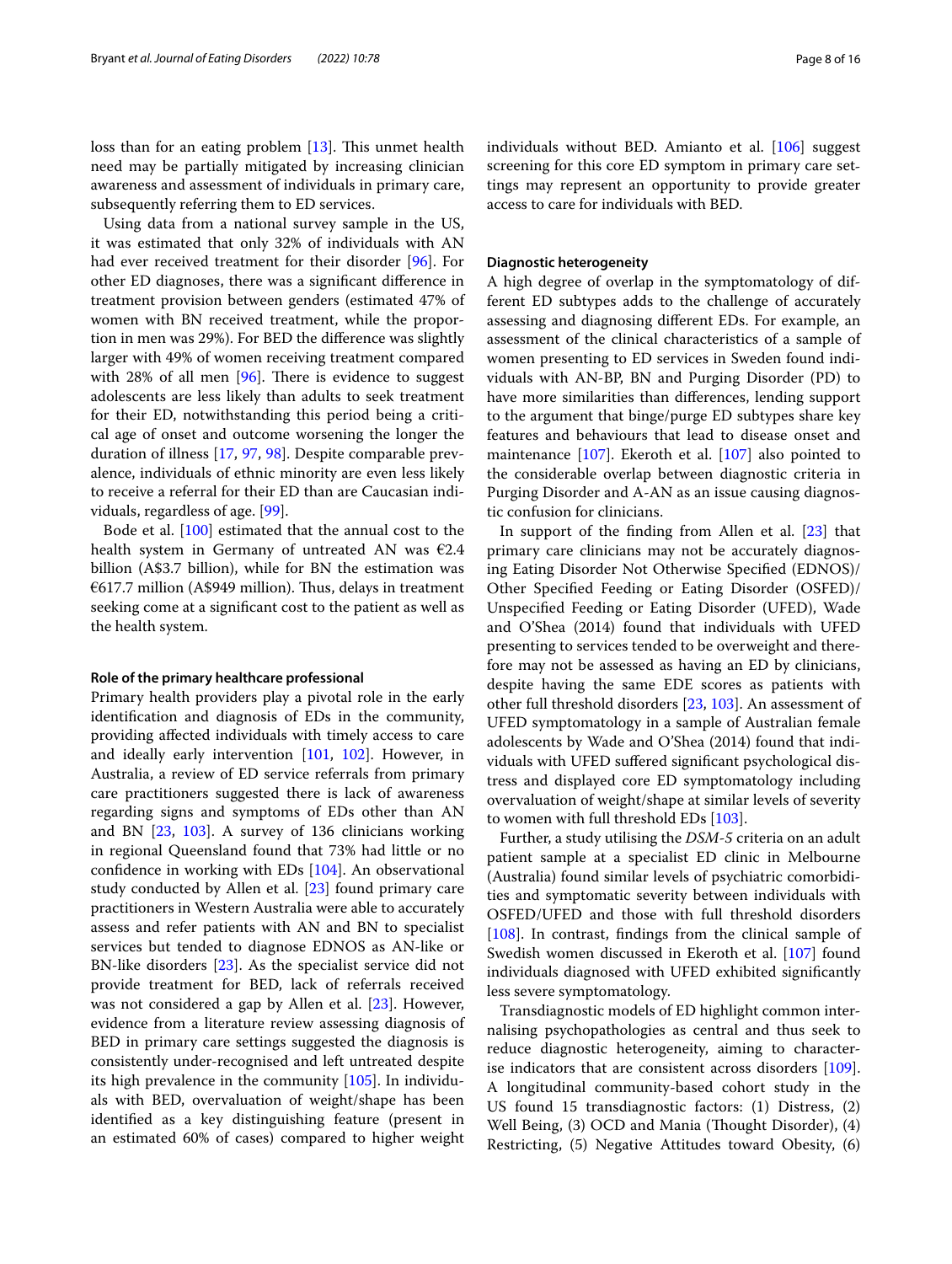Excessive Exercise, (7) Binge Eating, (8) Body Dissatisfaction, (9) Insomnia, (10) Lassitude, (11) PTSD, (12) Social Anxiety, (13) Mindlessness, (14) Purging (self-induced vomiting, and diuretic and laxative misuse), and (15) Claustrophobia, arranging them into a hierarchy that allowed prediction of disorder severity. A summary of their hierarchical structural associations is demonstrated in Fig. [1](#page-8-0). The authors argued that clinicians without specialist knowledge of EDs may derive beneft from such a model, allowing for accurate impairment assessment without requiring a detailed knowledge of diagnostic criteria [[109\]](#page-15-15).

#### **Children and adolescents**

Issues relating to accurate assessment and diagnosis are particularly apparent in children and adolescents. Eating pathology and behavioural symptoms in children and adolescents at presentation appear to be less pronounced than in adults [\[110,](#page-15-16) [111](#page-15-17)].

Two studies identifed by the RR were conducted within specialist paediatric ED services in Western Australia with the aim of examining the applicability of the *DSM-5* criteria in the child and adolescent population, while determining diferences in clinical presentation between these subgroups. Walker et al. [[110](#page-15-16)] in an observational study of 656 children and adolescents found distinct diferences in presentations between children (aged below 13) and adolescents (aged 13–18) with EDs. While adolescents were more likely to present with binge/purge

behaviour and BN-type EDs, children had lower eating pathology, and were less likely to engage in bingeing or compensatory behaviours [[110\]](#page-15-16). However, children were found to lose weight at a much faster rate than adolescents. In addition, a higher relative proportion of children presenting to the service were male (17.3%) than in the adolescent group  $(4.3%)$  [[110\]](#page-15-16).

Analysis of clinical presentations of EDs among children and adolescents by Swenne [\[112\]](#page-15-18) indicated that those with high pre-morbid BMIs were in danger of going undiagnosed despite signifcant weight loss, indicating a need for clinicians to more closely monitor patients with suspected atypical presentations, including A-AN [\[112](#page-15-18)]. Similarly, Whitelaw et al. (2014) in their 6-year retrospective cohort study of 12–19-year-old patients at a tertiary children's hospital in Melbourne found that despite not being underweight, EDNOS-Wt (Eating Disorder Not Otherwise Specifed—Anorexia not meeting weight criteria; or Atypical-AN) patients experienced similar lifethreatening complications of weight loss as patients with threshold AN; suggesting higher-weight adolescents who have lost large amounts of weight require careful medical assessment. Between 2005 and 2009, the percentage of cases of A-AN presenting to this service increased from 8 to 41% [[113\]](#page-15-19).

Introduction of ARFID in the *DSM-5* has had a signifcant impact on the number of individuals diagnosed with the newly defined disorder  $[114]$ . While the category was expanded to include adults, much of the research

<span id="page-8-0"></span>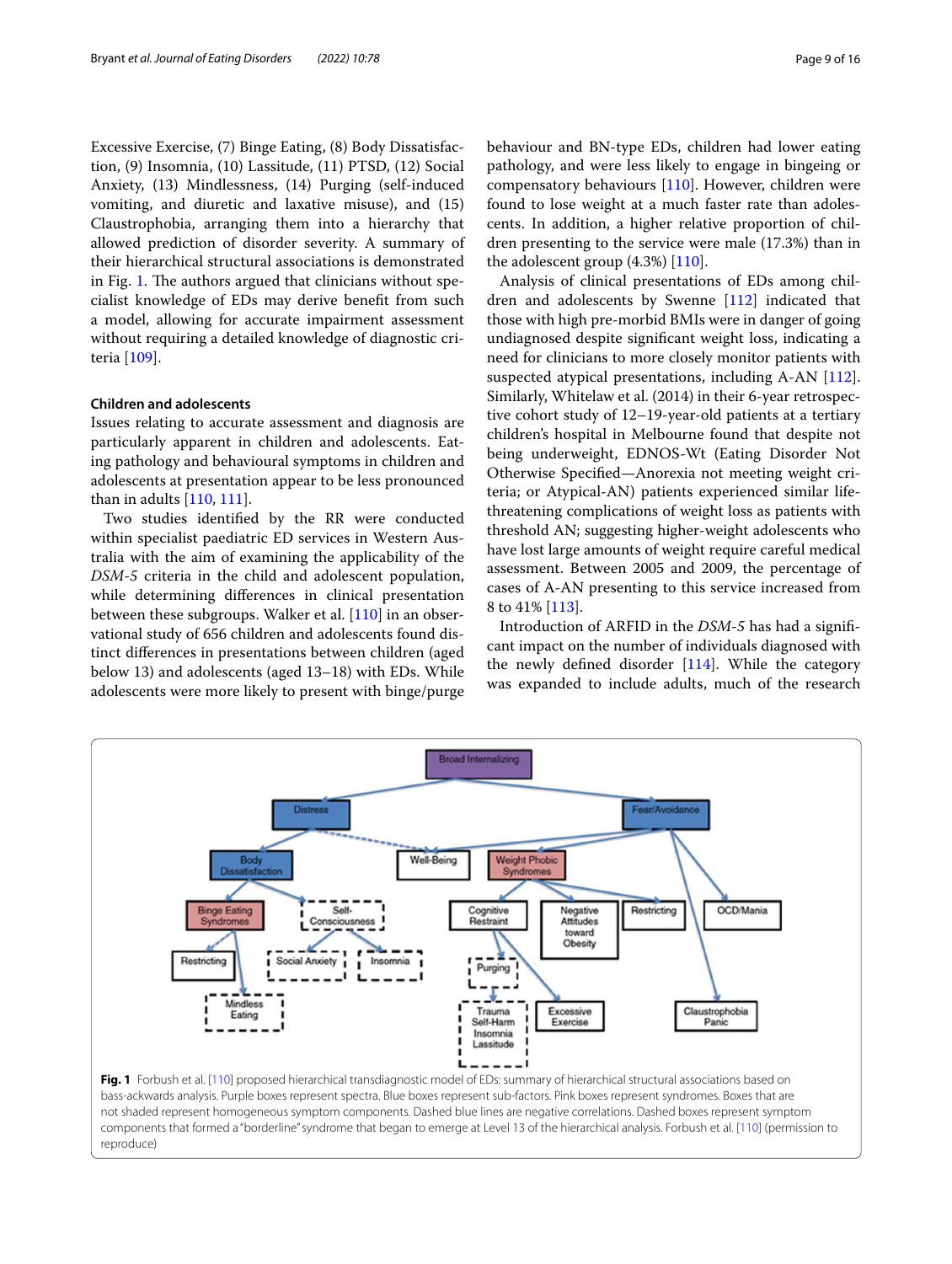remains restricted to child and adolescent samples. Difficulties diagnosing ARFID stem from the diversity of clinical presentations associated with the disorder as well as uncertainty surrounding its aetiology  $[115, 116]$  $[115, 116]$  $[115, 116]$ . There is also evidence to suggest clinical presentations of ARFID may difer based on age, duration of illness, and weight, making diagnosis complex [\[117\]](#page-15-23).

The impact of ARFID on children and adolescents appears to be signifcant. Assessment of diagnostic migration within children and adolescents (aged 8–21) presenting to an ED service in the US found ARFID to be present in 14% of individuals in a sample who were all previously diagnosed with EDNOS [[114\]](#page-15-20). It is proposed that individuals with ARFID present with various anxieties relating to food intake, which are distinct from picky eating that is commonly seen in children and does not require treatment [\[115\]](#page-15-21). Researchers have also noted a small degree of diagnostic crossover between ARFID and AN in younger patient cohorts throughout their treatment, further adding to ambiguity around diagnosis [[118\]](#page-15-24). Evidence relating to sub-typing of ARFID behaviours in a large Swiss sample indicates selective eating had the highest prevalence (26.1%), followed by food avoidance leading to inadequate intake (19.3%). Food avoidance based on a specifc underlying fear was the least common in the cohort at 5% [[88\]](#page-14-40).

A large cohort study of childhood obesity and mental health disorders in Germany sought to develop a phonebased interview to assess and diagnose ARFID in children in the community that could be included as a module in the Eating Disorder Examination (EDE) interview (Fairburn and Cooper 1987) [\[119\]](#page-15-25). Schmidt et al. [[120](#page-15-26)] considered their developed assessment tool to be reliable, identifying seven cases of ARFID within their study sample. However, results from the study were limited by the very small sample size, which lacked the statistical power to determine validity.

Assessment of selective eating in a cohort of preschoolers in the US  $(n=917)$  indicated that a significant proportion of children had either moderate (18%) or severe (3%) selective eating behaviours leading to impaired psychological functioning [\[121](#page-15-27)]. Children with severe selective eating were also found to have comorbid depression and social anxiety, limiting their capacity to relate to others. Zucker et al. [[121\]](#page-15-27) argued that these children met diagnostic criteria for ARFID, suggesting a need for screening and early intervention programs to be delivered as early as preschool.

# **Males**

Issues relating to accurate assessment and diagnosis are also particularly apparent in male populations. *DSM* criteria have been criticised for being 'female-centric,' therefore, making male diagnosis more difficult  $[122]$  $[122]$ .

Use of the EDE (Fairburn and Cooper 1987) scores which test for 'core' ED symptomatologies such as dietary restraint, eating concern and weight/shape concern, were found to have clinical utility in the assessment of EDs in a sample of female children and adolescents (*n*=656) [[123\]](#page-15-29). However, screening of males presenting to an inpatient ED service using the self-report EDE-Q found UFED to be the most common diagnosis within this group, suggesting that whilst males often do not meet criteria for full threshold disorders, their symptoms can be serious enough to warrant admission to inpatient ED services  $[124]$  $[124]$ . The gender bias of available assessment tools potentially contributes to this population being overlooked by clinicians, despite the signifcant distress and harm caused by their condition [\[124\]](#page-15-30). A further study of male and female ED patients found that despite their diagnosis, males were also less likely to receive a referral from their treating clinician to a specialist ED service [[125](#page-15-31)].

A study conducted in a clinical sample of children and adolescents aged between 6 and 18 presenting to an ED service in the US, found males to have a signifcantly younger age of ED onset [[126](#page-15-32)]. Kinasz et al. [\[126](#page-15-32)] also found that males were signifcantly more likely than females to present with a diagnosis other than AN and BN, with the most common diagnosis among males being OSFED. Consistent with Walker et al. [[110](#page-15-16)], males in this sample presented with less severe ED symptomatology than females, although levels observed were still clinically signifcant.

Kinasz et al. [\[126\]](#page-15-32) revealed a significant proportion of OSFED cases in males to be A-AN, aligning with the argument that AN diagnostic criteria is largely 'femalecentric'. Removal of amenorrhoea and addition of parent reported fear of fatness in the *DSM-5* resulted in a large number of cases of EDNOS in a cohort of Australian children and adolescents being reclassifed as A-AN and AN; it is not clear whether these changes had an impact on the number of male AN cases diagnosed in this sample [\[127\]](#page-15-33). Similar conclusions regarding the increased prevalence of AN, A-AN and BN in clinical child and adolescent samples with application of DSM-5 criteria were found in a study conducted in the US by Ornstein et al. [[114](#page-15-20)]. However, in a small study of males presenting to ED services in the US, applying DSM-5 criteria resulted in an increase from 36.4% of participants being diagnosed with AN to 48.5% [\[128\]](#page-15-34).

# **Discussion**

Despite signifcant ramifcations of delayed intervention, comparatively little research has explored screening, assessment, and diagnosis in EDs, perhaps excepting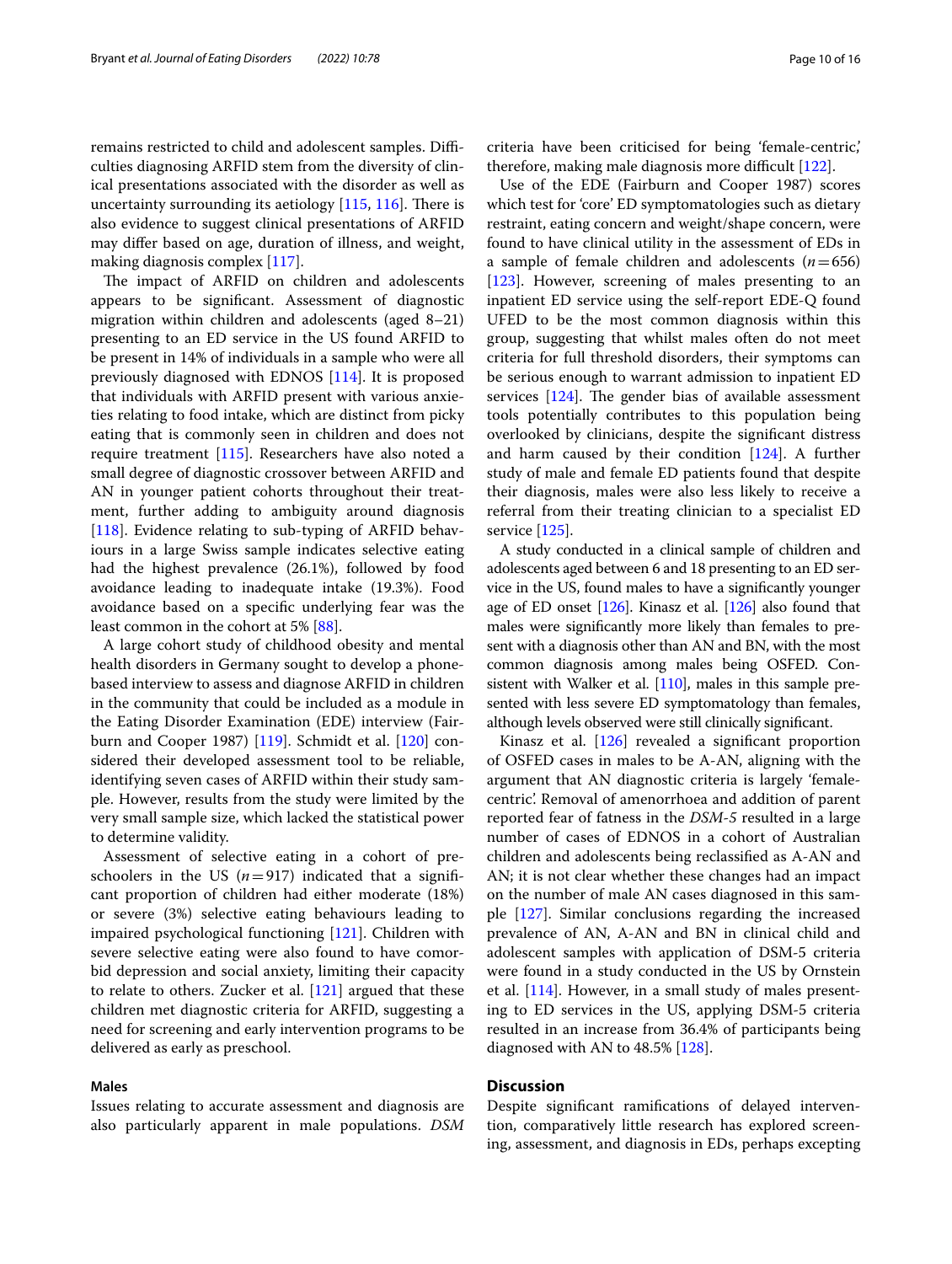instrument validation for which there is a reasonable body of published work. Large population-based screening programs are feasible and can be efectively delivered online; however, these have mostly been trialled in university students  $[28, 40, 42, 44, 45]$  $[28, 40, 42, 44, 45]$  $[28, 40, 42, 44, 45]$  $[28, 40, 42, 44, 45]$  $[28, 40, 42, 44, 45]$  $[28, 40, 42, 44, 45]$  $[28, 40, 42, 44, 45]$  $[28, 40, 42, 44, 45]$  $[28, 40, 42, 44, 45]$ . These offer an opportunity to identify individuals at risk of an ED and may also identify unmet treatment need in both general populations and high-risk ED groups. There is strong evidence to suggest screening for EDs should be routinely implemented in the care of high-risk groups, including individuals with diabetes, women seeking reproductive healthcare, and youth [[56](#page-14-6), [61,](#page-14-11) [67,](#page-14-17) [121\]](#page-15-27). Evidence for the utility of screening in primary care is also indicated; nevertheless, researchers have questioned the efficacy of current screening and diagnostic instruments given the diverse populations seen in primary care, increasingly heterogenous presentation, and signifcant overlap of symptoms between the disorders [[104,](#page-15-10) [107,](#page-15-13) [109](#page-15-15), [118](#page-15-24)].

Online screening initiatives partially address lowdetection in both the general population and high-risk groups by increasing reach and accessibility [\[46,](#page-13-31) [47,](#page-13-32) [129](#page-15-35)]. Yet, while the implementation of screening initiatives appears to prompt some improvement in rates of helpseeking [[47,](#page-13-32) [48](#page-13-33), [50\]](#page-14-0), this review demonstrates screening alone will not address low treatment rates, with many individuals failing to seek support even after returning a positive result (likely due to a combination of factors including health system barriers, cost, and ambivalence) [[48,](#page-13-33) [50,](#page-14-0) [92](#page-14-38), [93](#page-14-39), [130](#page-15-36)]. Thus, whether delivered online or face-to-face, it is important to link any screening program to accessible intervention, increased service capacity, and strategies to improve motivation for change.

This review also identified a significant unmet treatment need, resulting in increased healthcare costs in the longer term in a number of countries  $[96, 100]$  $[96, 100]$  $[96, 100]$  $[96, 100]$ . This unmet treatment need stems from considerable barriers that continue to impede and delay correct identifcation and diagnosis of EDs. These include lack of clinician knowledge and training, concerns around stigma and taboo (both on the part of the patient and the healthcare professional), and lack of time [\[92,](#page-14-38) [104\]](#page-15-10). Individuals with a high BMI (regardless of quantity or rate of weight change), males, transgender/gender diverse individuals, and ethnic minorities, face additional barriers and are less likely to be fagged for the condition by a healthcare professional [[67,](#page-14-17) [72](#page-14-21), [92,](#page-14-38) [99](#page-15-5), [125\]](#page-15-31). Further, while clinicians are more familiar with typical AN and BN presentations, there appears to be a gap in their knowledge regard-ing OSFED and UFED diagnoses [\[23](#page-13-9), [103\]](#page-15-9). Efforts must be made to increase awareness and knowledge of core ED symptomatology and behaviours across diagnostic groups, particularly given the signifcant representation of atypical and subthreshold presentations amongst people with EDs [\[113,](#page-15-19) [131](#page-15-37), [132\]](#page-15-38). EDs share a number of symptoms and traits, and some researchers suggest focusing on these in identifcation strategies to simplify referral for non-specialist clinicians  $[109]$ . This may be enhanced with increased block allocations of ED training within medical school curriculum, and funding for the provision of continuing education for healthcare professionals (including e-learning packages).

Research suggests clinicians and parents have difficulty identifying EDs in children [\[110](#page-15-16), [112](#page-15-18), [114\]](#page-15-20). Children tend to lose weight more quickly than adolescents or adults, but may have less severe symptomatology and are less likely to present with typical behaviours such as binge/ purging and excessive exercise  $[110]$  $[110]$  $[110]$ . Thus, they have the potential to be overlooked, leading to a delay in diagnosis and treatment. Evidence from studies in clinical samples suggests this is particularly true for boys  $[111]$ . Clinicians also cite difficulties in identifying ARFID in children given diverse clinical presentations and physical profles, as well as a small degree of crossover with AN in very young patients  $[118]$  $[118]$ . They can find the disorder difficult to diagnose and distinguish from non-ED-related picky eating [[115\]](#page-15-21). ARFID was newly categorised in the *DSM-5*, broadening the diagnostic criteria from the previous 'Feeding Disorder of Infancy or Early Childhood' and including adults under the diagnosis. As such, the body of evidence for this disorder is limited.

The RR provides a broad review of recent peerreviewed ED literature, attempting to summarise and align evidence to patient care and guide decision making for the feld. Due to this broad-reaching and largely policy-driven intent, some limitations exist. A substantial number of studies on ED diagnosis identifed in the initial RR search process commented on the appropriateness of *DSM-5* criteria and were not included in the analysis. Instrument validation studies were also not within scope. As a RR of available evidence for six ED diagnoses across each stage of the patient care pathway, broad search terms were used with the intention of capturing the breadth of published information available. This meant it was not possible to conduct an extensive search of the literature within each component of the care pathway for each disorder or for specifc diagnostic phenotypes. Further, time constraints and absence of peer review did not allow for the inclusion of grey literature and unpublished data or implementation research. Therefore, it is likely some relevant studies were missed. Nevertheless, the review was able to meet its objective to identify gaps in research that may warrant further investigation.

The purpose of the RR is to inform a translation and research strategy, which necessitated a focus on evidence that could be readily applied to the care and treatment of individuals with EDs. This approach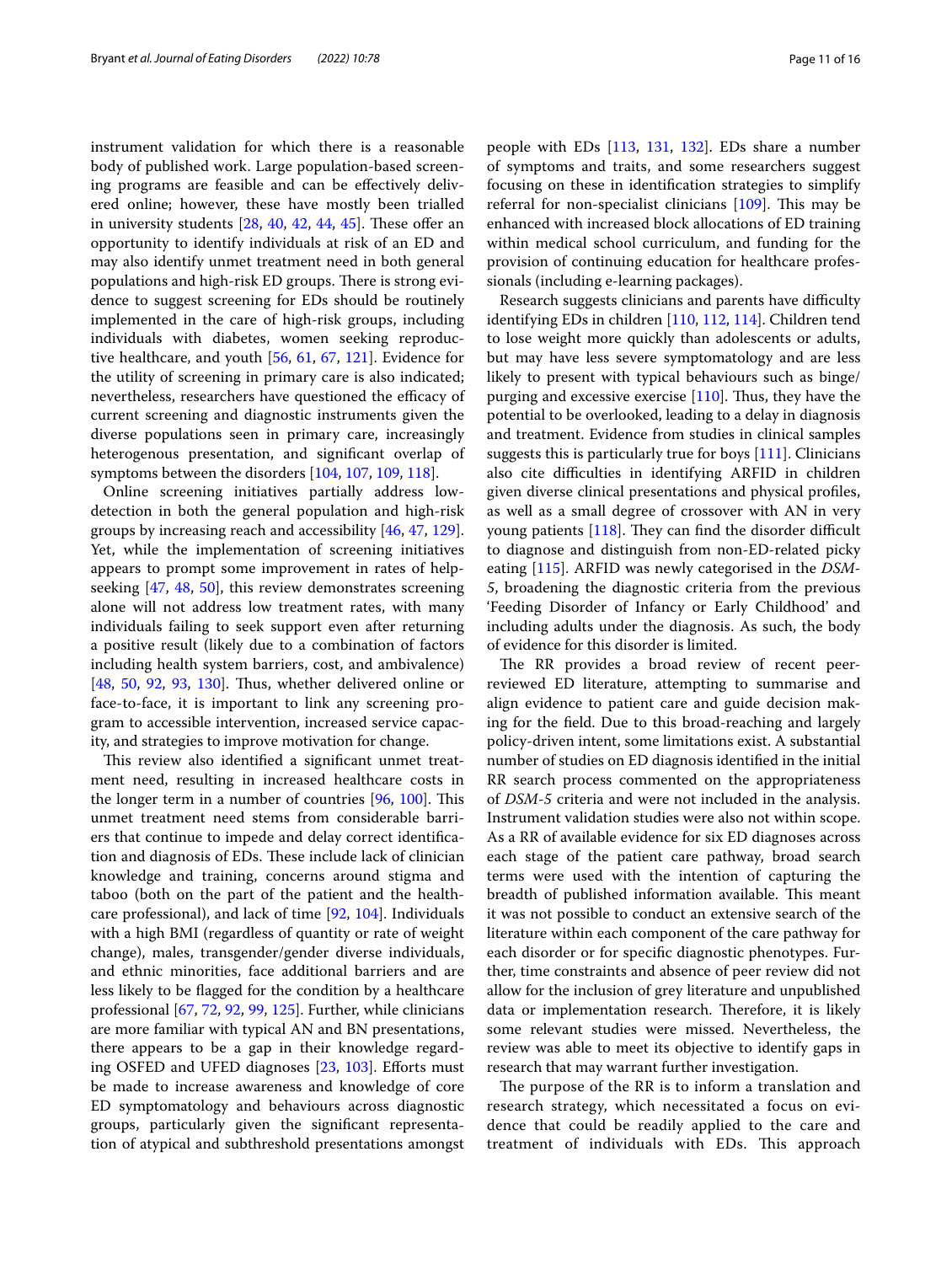meant observational studies contributing to the understanding of EDs and related systemic or cultural issues not yet representing opportunities for intervention were excluded. Finally, the search strategy was not designed to identify interventions or treatments around sub-threshold ED states and study selection was not sensitive to qualitative research (due to sample sizing criteria) [\[37](#page-13-22)]. It was limited to studies conducted in countries with Western cultures and high-resource health systems. Combined, these factors may have limited the evidence found in the review.

This RR identified key gaps in the evidence base for screening, assessment, and diagnosis in the EDs, laying the groundwork for further research and possible health system remedies. Broadly, the review found that while means for broadscale screening and identifcation exist, they are rarely used and as a result, identifcation rates for EDs remain low, with minority and stigmatised groups particularly impacted. This means significant numbers of people are being under-treated or not treated at all, creating long-term health and health system impacts.

Future research and translation efforts may address mechanisms to increase clinical understanding, identifcation, and better care practice for all EDs, including atypical and sub-threshold presentations. This is particularly vital for high-risk, diverse and minority populations (e.g., LGBTQ+/gender diverse, ethnic minority groups), the latter of whom face poorer outcomes due to lack of access to services and delayed diagnosis. Such research should be translation focused and examined across healthcare and high-risk settings such as highschools. Further, methods to reduce personal barriers to the pursuit of assessment and diagnosis is needed to drive early intervention in the illness group and lead to better outcomes for all.

## **Conclusions**

Despite increased advocacy in recent years, a majority of individuals with eating disorders remain undiagnosed and untreated, particularly males and those from diverse or minority populations. Research into improving detection and clinician diagnostic skill is extremely limited. Innovative empirical research is strongly recommended to address signifcant individual and healthsystem barriers currently preventing appropriate and timely intervention for many.

#### **Abbreviations**

A-AN: Atypical Anorexia Nervosa; AN: Anorexia Nervosa; ARFID: Avoidant Restrictive Food Intake Disorder; BED: Binge Eating Disorder; BMI: Body Mass Index; BN: Bulimia Nervosa; DSM-5: Diagnostic and Statistical Manual of Mental Disorders 5; ED: Eating Disorder; EDNOS: Eating Disorder Not Otherwise Specifed; FED: Feeding or Eating Disorder; HBI: Healthy Body Image program; NEDA: National Eating Disorders Association; OSFED: Other Specifed Feeding or Eating Disorder; PD: Purging Disorder; RR: Rapid Review; UFED: Unspecifed Feeding or Eating Disorder.

#### **Supplementary Information**

The online version contains supplementary material available at [https://doi.](https://doi.org/10.1186/s40337-022-00597-8) [org/10.1186/s40337-022-00597-8](https://doi.org/10.1186/s40337-022-00597-8).

<span id="page-11-1"></span><span id="page-11-0"></span>**Additional File 1.** PRISMA diagram: Rapid Review.

**Additional File 2.** Studies included in the Rapid Review.

#### **Acknowledgements**

The authors would like to thank and acknowledge the hard work of Healthcare Management Advisors (HMA) who were commissioned to undertake the Rapid Review. Additionally, the authors would like to thank all members of the consortium and consultation committees for their advice, input, and considerations during the development process. Further, a special thank you to the carers, consumers and lived experience consultants that provided input to the development of the Rapid Review and wider national Eating Disorders Research and Translation Strategy. Finally, thank you to the Australian Government—Department of Health for their support of the current project. National Eating Disorder Research Consortium: Phillip Aouad: InsideOut Institute, Central Clinical School, Faculty of Medicine and Health, University of Sydney, NSW Australia; Sarah Barakat: InsideOut Institute, Central Clinical School, Faculty of Medicine and Health, University of Sydney, NSW Australia; Robert Boakes: School of Psychology, Faculty of Science, University of Sydney, NSW Australia; Leah Brennan: School of Psychology and Public Health, La Trobe University, Victoria, Australia; Emma Bryant: InsideOut Institute, Central Clinical School, Faculty of Medicine and Health, University of Sydney, NSW Australia; Susan Byrne: School of Psychology, Western Australia, Perth, Australia; Belinda Caldwell: Eating Disorders Victoria, Victoria, Australia; Shannon Calvert: Perth, Western Australia, Australia; Bronny Carroll: InsideOut Institute, Central Clinical School, Faculty of Medicine and Health, University of Sydney, NSW Australia; David Castle: Medicine, Dentistry and Health Sciences, University of Melbourne, Victoria, Australia; Ian Caterson: School of Life and Environmental Sciences, University of Sydney, Sydney, New South Wales, Australia; Belinda Chelius: Eating Disorders Queensland, Brisbane, Queensland, Australia; Lyn Chiem: Sydney Local Health District, New South Wales Health, Sydney, Australia; Simon Clarke: Westmead Hospital, Sydney, New South Wales, Australia; Janet Conti: Translational Health Research Institute, Western Sydney University, Sydney NSW Australia; Lexi Crouch: Brisbane, Queensland, Australia; Genevieve Dammery: InsideOut Institute, Central Clinical School, Faculty of Medicine and Health, University of Sydney, NSW Australia; Natasha Dzajkovski: InsideOut Institute, Central Clinical School, Faculty of Medicine and Health, University of Sydney, NSW Australia; Jasmine Fardouly: School of Psychology, University of New South Wales, Sydney, New South Wales, Australia; John Feneley: New South Wales Health, New South Wales, Australia; Nasim Foroughi: Translational Health Research Institute, Western Sydney University, Sydney NSW Australia; Mathew Fuller-Tyszkiewicz: School of Psychology, Faculty of Health, Deakin University, Victoria, Australia; Anthea Fursland: School of Population Health, Faculty of Health Sciences, Curtain University, Perth, Australia; Veronica Gonzalez-Arce: InsideOut Institute, Central Clinical School, Faculty of Medicine and Health, University of Sydney, NSW Australia; Bethanie Gouldthorp: Hollywood Clinic, Ramsay Health Care, Perth, Australia; Kelly Grifn: InsideOut Institute, Central Clinical School, Faculty of Medicine and Health, University of Sydney, NSW Australia; Scott Grifths: Melbourne School of Psychological Sciences, University of Melbourne, Victoria, Australia; Ashlea Hambleton: InsideOut Institute, Central Clinical School, Faculty of Medicine and Health, University of Sydney, NSW Australia; Amy Hannigan: Queensland Eating Disorder Service, Brisbane, Queensland, Australia; Mel Hart: Hunter New England Local Health District, New South Wales, Australia; Susan Hart: St Vincent's Hospital Network Local Health District, Sydney, New South Wales, Australia; Phillipa Hay: Translational Health Research Institute, Western Sydney University, Sydney NSW Australia; Ian Hickie: Brain and Mind Centre, University of Sydney, Sydney, Australia; Francis Kay-Lambkin: School of Medicine and Public Health, University of Newcastle, New South Wales, Australia; Ross King: School of Psychology, Faculty of Health, Deakin University, Victoria, Australia; Michael Kohn: Paediatrics & Child Health, Children's Hospital, Westmead, Sydney, Australia; Eyza Koreshe: InsideOut Institute, Central Clinical School,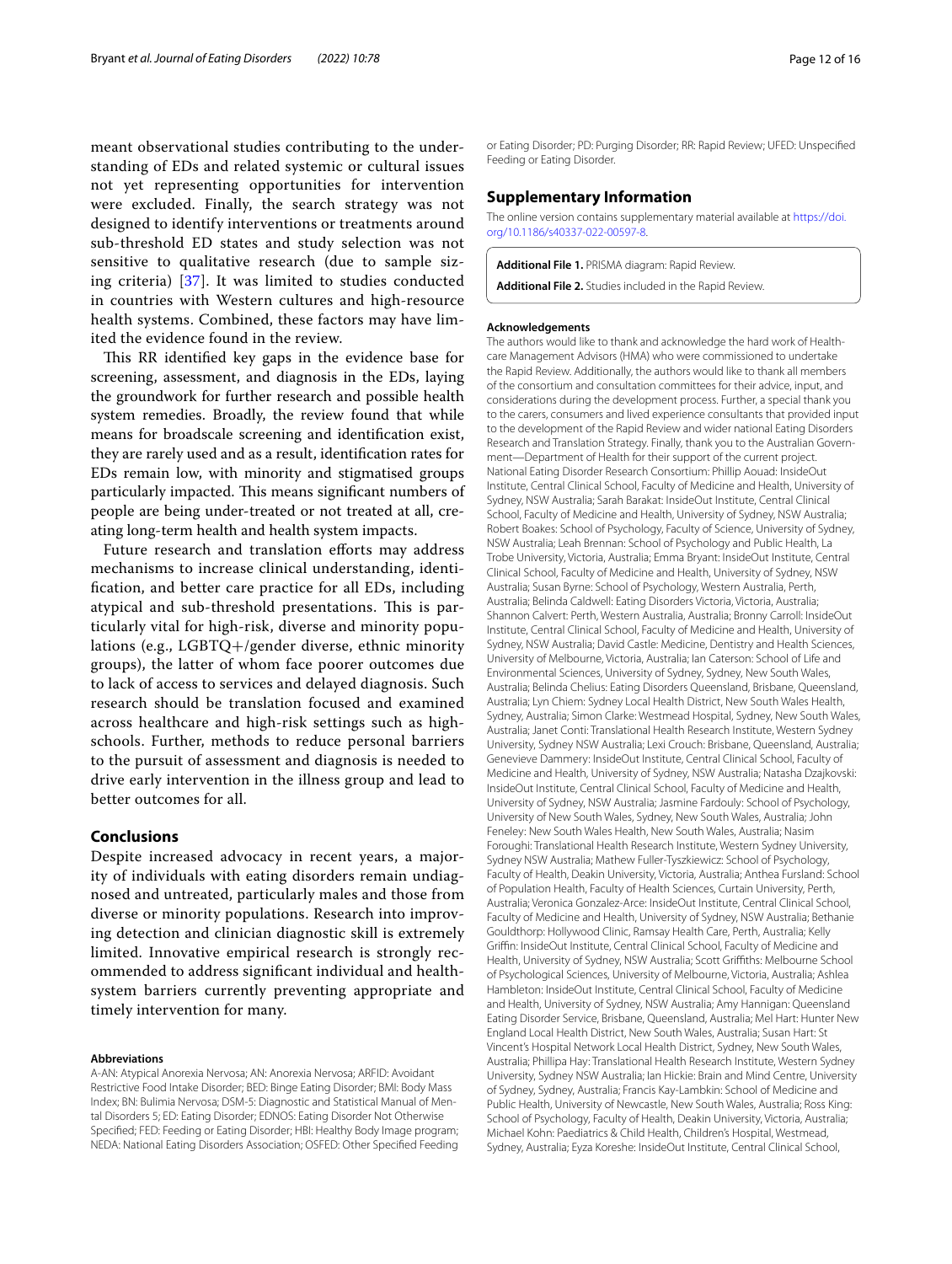Faculty of Medicine and Health, University of Sydney, NSW Australia; Isabel Krug: Melbourne School of Psychological Sciences, University of Melbourne, Victoria, Australia; Anvi Le: Healthcare Management Advisors, Victoria, Australia; Jake Linardon: School of Psychology, Faculty of Health, Deakin University, Victoria, Australia; Randall Long: College of Medicine and Public Health, Flinders University, South Australia, Australia; Amanda Long: Exchange Consultancy, Redlynch, New South Wales, Australia; Sloane Madden: Eating Disorders Service, Children's Hospital at Westmead, Sydney, New South Wales, Australia; Sarah Maguire: InsideOut Institute, Central Clinical School, Faculty of Medicine and Health, University of Sydney, NSW Australia; Danielle Maloney: InsideOut Institute, Central Clinical School, Faculty of Medicine and Health, University of Sydney, NSW Australia; Peta Marks: InsideOut Institute, Central Clinical School, Faculty of Medicine and Health, University of Sydney, NSW Australia; Sian McLean: The Bouverie Centre, School of Psychology and Public Health, La Trobe University, Victoria, Australia; Thy Meddick: Clinical Excellence Queensland, Mental Health Alcohol and Other Drugs Branch, Brisbane, Queensland, Australia; Jane Miskovic-Wheatley: InsideOut Institute, Central Clinical School, Faculty of Medicine and Health, University of Sydney, NSW Australia; Deborah Mitchison: Translational Health Research Institute, Western Sydney University, Sydney NSW Australia; Richard O'Kearney: College of Health & Medicine, Australian National University, Australian Capital Territory, Australia; Roger Paterson: ADHD and BED Integrated Clinic, Melbourne, Victoria, Australia; Susan Paxton: La Trobe University, Department of Psychology and Counselling, Victoria, Australia; Melissa Pehlivan: InsideOut Institute, Central Clinical School, Faculty of Medicine and Health, University of Sydney, NSW Australia; Genevieve Pepin: School of Health & Social Development, Faculty of Health, Deakin University, Geelong, Victoria, Australia; Andrea Phillipou: Swinburne Anorexia Nervosa (SWAN) Research Group, Centre for Mental Health, School of Health Sciences, Swinburne University, Victoria, Australia; Judith Piccone: Children's Health Queensland Hospital and Health Service, Brisbane, Queensland, Australia; Rebecca Pinkus: School of Psychology, Faculty of Science, University of Sydney, NSW Australia; Bronwyn Raykos: Centre for Clinical Interventions, Western Australia Health, Perth, Western Australia, Australia; Paul Rhodes: School of Psychology, Faculty of Science, University of Sydney, NSW Australia; Elizabeth Rieger: College of Health & Medicine, Australian National University, Australian Capital Territory, Australia; Sarah Rodan: InsideOut Institute, Central Clinical School, Faculty of Medicine and Health, University of Sydney, NSW Australia ; Karen Rockett: New South Wales Health, New South Wales, Australia; Janice Russell: Central Clinical School Brain & Mind Research Institute, University of Sydney, New South Wales, Sydney; Haley Russell: InsideOut Institute, Central Clinical School, Faculty of Medicine and Health, University of Sydney, NSW Australia; Fiona Salter: Ramsay Health Care, Perth, Australia; Susan Sawyer: Department of Paediatrics, The University of Melbourne, Australia; Beth Shelton: National Eating Disorders Collaboration, Victoria, Australia; Urvashnee Singh: The Hollywood Clinic Hollywood Private Hospital, Ramsey Health, Perth, Australia; Sophie Smith: Sydney, New South Wales, Australia; Evelyn Smith: Translational Health Research Institute, Western Sydney University, Sydney NSW Australia; Karen Spielman: InsideOut Institute, Central Clinical School, Faculty of Medicine and Health, University of Sydney, NSW Australia; Sarah Squire: The Butterfy Foundation, Sydney, Australia; Juliette Thomson: The Butterfy Foundation, Sydney, Australia; Marika Tiggemann: College of Education, Psychology and Social Work, Flinders University, South Australia, Australia; Stephen Touyz: InsideOut Institute, Central Clinical School, Faculty of Medicine and Health, University of Sydney, NSW Australia; Ranjani Utpala: The Butterfy Foundation, Sydney, Australia; Lenny Vartanian: School of Psychology, University of New South Wales, Sydney, New South Wales, Australia; Andrew Wallis: Eating Disorder Service, The Sydney Children's Hospital Network, Westmead Campus, Sydney, Australia; Warren Ward: Department of Psychiatry, University of Queensland, Brisbane, Australia; Sarah Wells: University of Tasmania, Tasmania, Australia; Eleanor Wertheim: School of Psychology and Public Health, La Trobe University, Victoria, Australia; Simon Wilksch: College of Education, Psychology and Social Work, Flinders University, South Australia, Australia; Michelle Williams: Royal Hobart, Tasmanian Health Service, Tasmania, Australia.

#### **Author contributions**

PM, ST and SM oversaw the rapid review process; AL carried out and wrote the initial review; EB and KS wrote the frst manuscript; all authors edited and approved the fnal manuscript.

#### **Funding**

The RR was in-part funded by the Australian Government Department of Health in partnership with other national and jurisdictional stakeholders. As the organisation responsible for overseeing the National Eating Disorder Research and Translation Strategy, InsideOut Institute commissioned Healthcare Management Advisors to undertake the RR as part of a larger, ongoing, project. Role of Funder: The funder was not directly involved in informing the development of the current review.

#### **Availability of data and materials**

Not applicable—all citations provided.

#### **Declarations**

**Ethics approval and consent to participate** Not applicable.

#### **Consent for publication**

Not applicable.

#### **Competing interests**

ST receives royalties from Hogrefe and Huber, McGraw Hill and Taylor and Francis for published books/book chapters. He has received honoraria from the Takeda Group of Companies for consultative work, public speaking engagements and commissioned reports. He has chaired their Clinical Advisory Committee for Binge Eating Disorder. He is the Editor in Chief of the Journal of Eating Disorders. ST is a committee member of the National Eating Disorders Collaboration as well as the Technical Advisory Group for Eating Disorders. AL undertook work on this RR while employed by HMA. SM is a guest editor of the special issue "Improving the future by understanding the present: evidence reviews for the feld of eating disorders."

#### **Author details**

<sup>1</sup> InsideOut Institute for Eating Disorders, Faculty of Medicine and Health, University of Sydney, Sydney, NSW, Australia. <sup>2</sup>Sydney Local Health District, New South Wales Health, Sydney, Australia. <sup>3</sup> Healthcare Management Advisors, Melbourne, VIC, Australia.

Received: 15 March 2022 Accepted: 21 May 2022 Published online: 07 June 2022

#### <span id="page-12-0"></span>**References**

- 1. Butterfy Foundation. Investing in need: cost-efective interventions for eating disorders. 2015.
- 2. Smink FRE, van Hoeken D, Hoek HW. Epidemiology, course, and outcome of eating disorders. Curr Opin Psychiatry. 2013;26(6):543–8.
- 3. Keel PK, Brown TA. Update on course and outcome in eating disorders. Int J Eat Disord. 2010;43(3):195–204.
- <span id="page-12-1"></span>4. Steinhausen HC. Outcome of eating disorders. Child Adolesc Psychiatr Clin N Am. 2009;18(1):225–42.
- 5. Eddy KT, Tabri N, Thomas JJ, Murray HB, Keshaviah A, Hastings E, et al. Recovery from anorexia nervosa and bulimia nervosa at 22-year followup. J Clin Psychiatry. 2017;78(02):184–9.
- <span id="page-12-2"></span>Steinhausen HC. The outcome of anorexia nervosa in the 20th century. AJP. 2002;159(8):1284–93.
- <span id="page-12-3"></span>Austin A, Flynn M, Richards K, Hodsoll J, Duarte TA, Robinson P, et al. Duration of untreated eating disorder and relationship to outcomes: a systematic review of the literature. Eur Eat Disord Rev. 2020. [https://doi.](https://doi.org/10.1002/erv.2745) [org/10.1002/erv.2745](https://doi.org/10.1002/erv.2745).
- <span id="page-12-4"></span>8. Hamilton A, Mitchison D, Basten C, Byrne S, Goldstein M, Hay P, et al. Understanding treatment delay: perceived barriers preventing treatment-seeking for eating disorders. Aust N Z J Psychiatry. 2021;12:00048674211020102.
- <span id="page-12-5"></span>9. Loeb KL, le Grange D. Family-based treatment for adolescent eating disorders: current status, new applications and future directions. Int J Child Adolesc health. 2009;2(2):243–54.
- 10. Deloitte Access Economics. Social and economic cost of eating disorders in the United States of America. 2020; 92.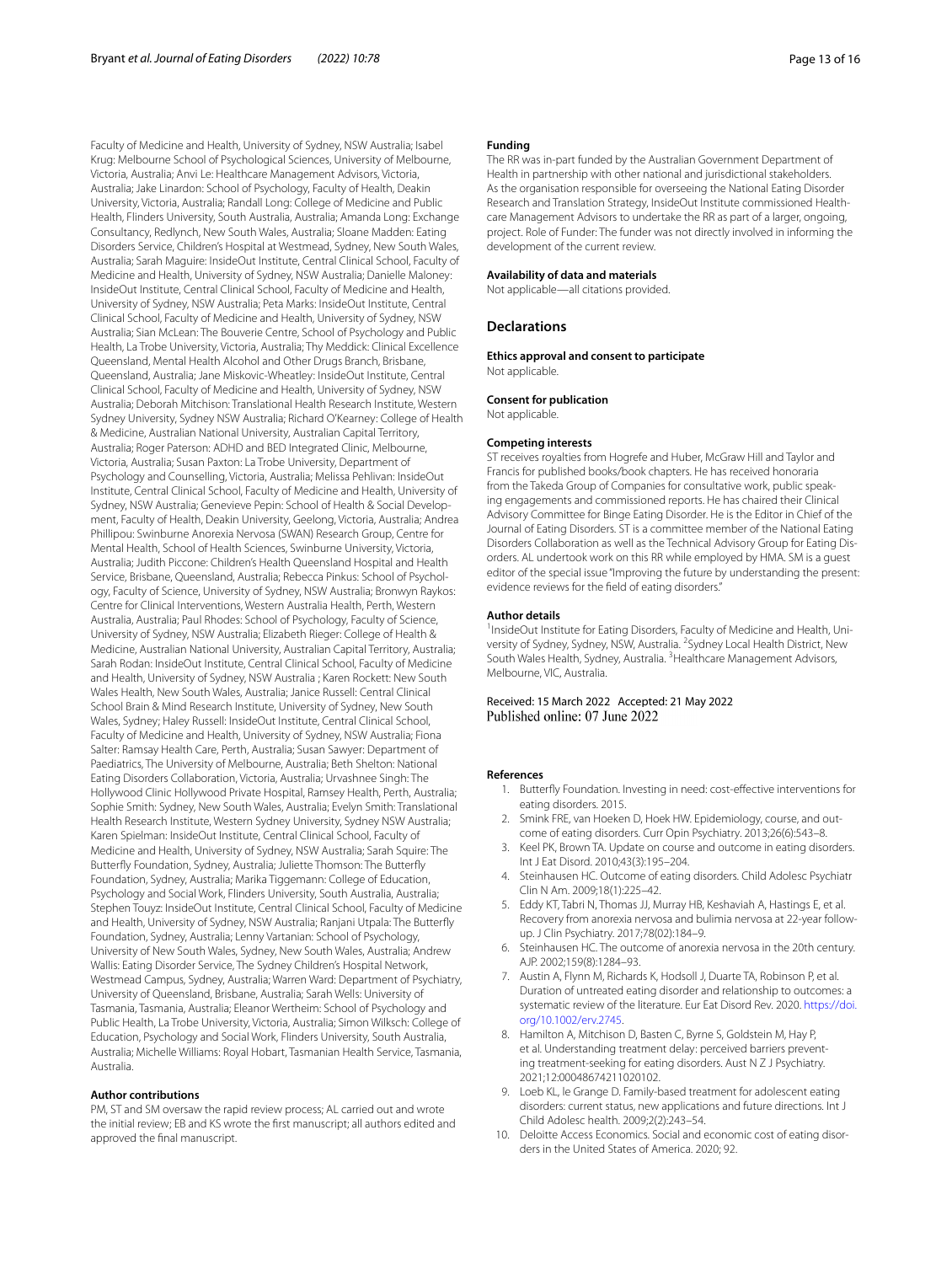- <span id="page-13-0"></span>11. Tannous WK, Hay P, Girosi F, Heriseanu AI, Ahmed MU, Touyz S. The economic cost of bulimia nervosa and binge eating disorder: a populationbased study. Psychol Med. 2021;1:1–15.
- <span id="page-13-1"></span>12. Sim LA, McAlpine DE, Grothe KB, Himes SM, Cockerill RG, Clark MM. Identifcation and treatment of eating disorders in the primary care setting. Mayo Clin Proc. 2010;85(8):746–51.
- <span id="page-13-35"></span>13. Hart LM, Granillo MT, Jorm AF, Paxton SJ. Unmet need for treatment in the eating disorders: a systematic review of eating disorder specifc treatment seeking among community cases. Clin Psychol Rev. 2011;31(5):727–35.
- <span id="page-13-2"></span>14. Ivancic L, Maguire S, Miskovic-Wheatley J, Harrison C, Nassar N. Prevalence and management of people with eating disorders presenting to primary care: a national study. Aust N Z J Psychiatry. 2021;15:0004867421998752.
- <span id="page-13-3"></span>15. Gooding HC, Cheever E, Forman SF, Hatoun J, Jooma F, Touloumtzis C, et al. Implementation and evaluation of two educational strategies to improve screening for eating disorders in pediatric primary care. J Adolesc Health. 2017;60(5):606–11.
- <span id="page-13-4"></span>16. Aouad P, Hay P, Soh N, Touyz S, Mannan H, Mitchison D. Chew and spit (CHSP) in a large adolescent sample: prevalence, impact on healthrelated quality of life, and relation to other disordered eating features. Eat Disord. 2019;10(10):1–14.
- <span id="page-13-36"></span>17. Mitchison D, Mond J, Bussey K, Griffiths S, Trompeter N, et al. DSM-5 full syndrome, other specifed, and unspecifed eating disorders in Australian adolescents: prevalence and clinical signifcance. Psychol Med. 2020;50(6):981–90.
- <span id="page-13-5"></span>18. Mitchison D, Hay P, Slewa-Younan S, Mond J. The changing demographic profle of eating disorder behaviors in the community. BMC Public Health. 2014;14(1):943.
- <span id="page-13-6"></span>19. Sparti C, Santomauro D, Cruwys T, Burgess P, Harris M. Disordered eating among Australian adolescents: prevalence, functioning, and help received. Int J Eat Disord. 2019;52(3):246–54.
- 20. Wilksch SM, O'Shea A, Ho P, Byrne S, Wade TD. The relationship between social media use and disordered eating in young adolescents. Int J Eat Disord. 2020;53(1):96–106.
- <span id="page-13-7"></span>21. Lawrence D, Hafekost J, Johnson SE, Saw S, Buckingham WJ, Sawyer MG, et al. Key fndings from the second Australian Child and adolescent survey of mental health and Wellbeing. Aust N Z J Psychiatry. 2016;50(9):876–86.
- <span id="page-13-8"></span>22. da Luz FQ, Sainsbury A, Mannan H, Touyz S, Mitchison D, Girosi F, et al. An investigation of relationships between disordered eating behaviors, weight/shape overvaluation and mood in the general population. Appetite. 2018;1(129):19–24.
- <span id="page-13-9"></span>23. Allen KL, Fursland A, Watson H, Byrne SM. Eating disorder diagnoses in general practice settings: comparison with structured clinical interview and self-report questionnaires. J Ment Health. 2011;20(3):270–80.
- 24. Johnson JG, Spitzer RL, Williams JBW. Health problems, impairment and illnesses associated with bulimia nervosa and binge eating disorder among primary care and obstetric gynaecology patients. Psychol Med. 2001;31(8):1455–66.
- <span id="page-13-10"></span>25. Cain B, Buck K, Fuller-Tyszkiewicz M, Krug I. Australian healthcare professionals' knowledge of and attitudes toward binge eating disorder. Front Psychol. 2017. [https://doi.org/10.3389/fpsyg.2017.01291.](https://doi.org/10.3389/fpsyg.2017.01291)
- <span id="page-13-11"></span>26. Hanlan ME, Griffith J, Patel N, Jaser SS. Eating disorders and disordered eating in type 1 diabetes: prevalence, screening, and treatment options. Curr Diab Rep. 2013;13(6):909–16.
- <span id="page-13-12"></span>27. Worsfold KA, Sheffield JK. Eating disorder mental health literacy: what do psychologists, naturopaths, and ftness instructors know? Eat Disord. 2018;26(3):229–47.
- <span id="page-13-13"></span>Fitzsimmons-Craft EE, Firebaugh ML, Graham AK, Eichen DM, Monterubio GE, Balantekin KN, et al. State-Wide University implementation of an online platform for eating disorders screening and intervention. Psychol Serv. 2019;16(2):239–49.
- <span id="page-13-14"></span>29. Lipson SK, Jones JM, Taylor CB, Wilfey DE, Eichen DM, Fitzsimmons-Craft EE, et al. Understanding and promoting treatment-seeking for eating disorders and body image concerns on college campuses through online screening, prevention and intervention. Eat Behav. 2017;1(25):68–73.
- <span id="page-13-15"></span>30. InsideOut Institute for Eating Disorders. Australian Eating Disorders Research and Translation Strategy 2021–2031. Sydney; 2021.
- <span id="page-13-16"></span>31. Virginia Commonwealth University. Research Guides: Rapid Review Protocol [Internet]. Rapid Review Protocol. [cited 2021 Jun 19]. Available from: [https://guides.library.vcu.edu/c.php?g](https://guides.library.vcu.edu/c.php?g=240398&p=1598530)=240398&p=1598530.
- <span id="page-13-17"></span>32. Brooks SK, Webster RK, Smith LE, Woodland L, Wessely S, Greenberg N, et al. The psychological impact of quarantine and how to reduce it: rapid review of the evidence. Lancet. 2020;395(10227):912–20.
- <span id="page-13-18"></span>33. World Health Organisation. WHO | Rapid reviews to strengthen health policy and systems: a practical guide [Internet]. WHO. World Health Organization; [cited 2021 Jun 19]. Available from: [http://www.who.int/](http://www.who.int/alliance-hpsr/resources/publications/rapid-review-guide/en/) [alliance-hpsr/resources/publications/rapid-review-guide/en/.](http://www.who.int/alliance-hpsr/resources/publications/rapid-review-guide/en/)
- <span id="page-13-19"></span>34. Canadian Agency for Drugs and Technologies in Health. About the Rapid Response Service | CADTH [Internet]. [cited 2021 Jun 19]. Available from: [https://www.cadth.ca/about-cadth/what-we-do/products](https://www.cadth.ca/about-cadth/what-we-do/products-services/rapid-response-service)[services/rapid-response-service](https://www.cadth.ca/about-cadth/what-we-do/products-services/rapid-response-service).
- <span id="page-13-20"></span>35. Hamel C, Michaud A, Thuku M, Skidmore B, Stevens A, Nussbaumer-Streit B, et al. Defning rapid reviews: a systematic scoping review and thematic analysis of defnitions and defning characteristics of rapid reviews. J Clin Epidemiol. 2021;1(129):74–85.
- <span id="page-13-21"></span>36. Moher D, Liberati A, Tetzlaff J, Altman DG, Group TP. Preferred reporting items for systematic reviews and meta-analyses: the PRISMA statement. PLOS Med. 2009;6(7):e1000097.
- <span id="page-13-22"></span>37. Aouad P, Bryant E, Maloney D, Marks P, Le A, Russell H, et al. Informing the development of Australia's national eating disorders research and translation strategy: a rapid review methodology. J Eat Disord. 2022;10(1):31.
- <span id="page-13-23"></span>38. Rikani AA, Choudhry Z, Choudhry AM, Ikram H, Asghar MW, Kajal D, et al. A critique of the literature on etiology of eating disorders. Ann Neurosci. 2013;20(4):157–61.
- <span id="page-13-24"></span>39. Where are we now? | National Digital Health Strategy [Internet]. 2020 [cited 2020 Oct 16]. Available from: [https://conversation.digitalhealth.](https://conversation.digitalhealth.gov.au/where-are-we-now) [gov.au/where-are-we-now](https://conversation.digitalhealth.gov.au/where-are-we-now).
- <span id="page-13-25"></span>40. Eisenberg D, Nicklett E, Roeder K, Kirz N. Eating disorder symptoms among college students: prevalence, persistence, correlates, and treatment-seeking. J Am Coll Health. 2011;59(8):700–7.
- <span id="page-13-26"></span>41. Treasure J, Oyeleye O, Bonin EM, Zipfel S, Fernandez-Aranda F. Optimising care pathways for adult anorexia nervosa: what is the evidence to guide the provision of high-quality, cost-efective services? Eur Eat Disord Rev. 2021;29(3):306–15.
- <span id="page-13-27"></span>42. Tavolacci MP, Grigioni S, Richard L, Meyrignac G, Déchelotte P, Ladner J. Eating disorders and associated health risks among university students. J Nutr Educ Behav. 2015;47(5):412-420.e1.
- <span id="page-13-28"></span>43. Mond JM, Arrighi A. Gender diferences in perceptions of the severity and prevalence of eating disorders. Early Interv Psychiatry. 2011;5(1):41–9.
- <span id="page-13-29"></span>44. Jones M, Kass AE, Trockel M, Glass AI, Wilfey DE, Taylor CB. A Populationwide screening and tailored intervention platform for eating disorders on college campuses: the healthy body image program. J Am Coll Health. 2014;62(5):351–6.
- <span id="page-13-30"></span>45. Fitzsimmons-Craft EE, Balantekin KN, Eichen DM, Graham AK, Monterubio GE, Sadeh-Sharvit S, et al. Screening and ofering online programs for eating disorders: reach, pathology, and diferences across eating disorder status groups at 28 U.S. universities. Int J Eat Disord. 2019;52(10):1125–36.
- <span id="page-13-31"></span>46. Fitzsimmons-Craft EE, Balantekin KN, Graham AK, Smolar L, Park D, Mysko C, et al. Results of disseminating an online screen for eating disorders across the U.S.: reach, respondent characteristics, and unmet treatment need. Inte J Eat Dis. 2019;52(6):721–9.
- <span id="page-13-32"></span>47. Fitzsimmons-Craft EE, Balantekin KN, Graham AK, DePietro B, Laing O, Firebaugh ML, et al. Preliminary data on help-seeking intentions and behaviors of individuals completing a widely available online screen for eating disorders in the United States. Int J Eat Disord. 2020;53(9):1556–62.
- <span id="page-13-33"></span>48. Fitzsimmons-Craft EE, Eichen DM, Monterubio GE, Firebaugh ML, Goel NJ, Taylor CB, et al. Longer-term follow-up of college students screening positive for anorexia nervosa: psychopathology, help seeking, and barriers to treatment. Brunner-Mazel Eat Disord Monogr Ser. 2020;28(5–6):549–65.
- <span id="page-13-34"></span>49. Simioni N, Cottencin O. Screening for eating disorders in outpatient smoking cessation: feasibility, pertinence, and acceptance of referral to specifc treatment. Int J Eat Disord. 2016;49(11):1018–22.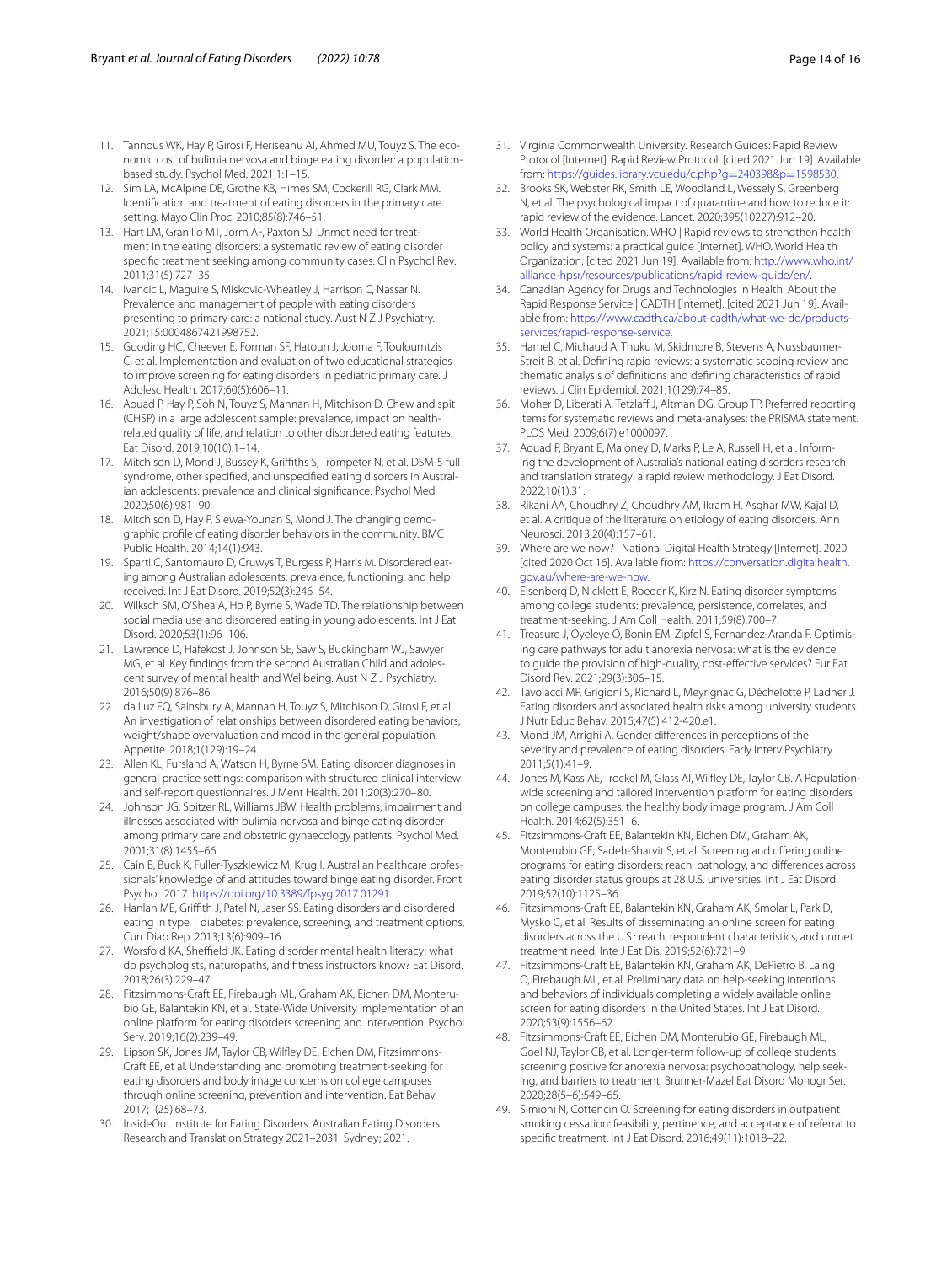- <span id="page-14-0"></span>50. Szabó K, Czeglédi E, Babusa B, Szumska I, Túry F, Sándor I, et al. The European initiative proyouth for the promotion of mental health and the prevention of eating disorders\* screening results in Hungary. Eur Eat Disord Rev. 2015;23(2):139–46.
- <span id="page-14-1"></span>51. Dominé F, Berchtold A, Akré C, Michaud PA, Suris JC. Disordered eating behaviors: what about boys? J Adolesc Health. 2009;44(2):111–7.
- <span id="page-14-2"></span>52. Maguen S, Hebenstreit C, Li Y, Dinh JV, Donalson R, Dalton S, et al. Screen for disordered eating: improving the accuracy of eating disorder screening in primary care. Gen Hosp Psychiatry. 2018;1(50):20–5.
- <span id="page-14-3"></span>53. Ivezaj V, Kalebjian R, Grilo CM, Barnes RD. Comparing weight gain in the year prior to treatment for overweight and obese patients with and without binge eating disorder in primary care. J Psychosom Res. 2014;77(2):151–4.
- <span id="page-14-4"></span>54. Kass AE, Jones M, Kolko RP, Altman M, Fitzsimmons-Craft EE, Eichen DM, et al. Universal prevention efforts should address eating disorder pathology across the weight spectrum: implications for screening and intervention on college campuses. Eat Behav. 2017;1(25):74–80.
- <span id="page-14-5"></span>55. Toni G, Berioli MG, Cerquiglini L, Ceccarini G, Grohmann U, Principi N, et al. Eating disorders and disordered eating symptoms in adolescents with type 1 diabetes. Nutrients. 2017;9(8):906.
- <span id="page-14-6"></span>56. Eilander MM, de Wit M, Rotteveel J, Aanstoot HJ, van Waarde WMB, Houdijk EC, et al. Disturbed eating behaviors in adolescents with type 1 diabetes: how to screen for yellow fags in clinical practice? Pediatr Diab. 2017;18(5):376–83.
- <span id="page-14-7"></span>57. Lobera IJ, Parra SB, López MDM, Galán DC, Casals OG, Bautista EA. Screening for eating disorders in a psychiatric outpatient population. Eur J Gen Pract. 2009;15(2):107–11.
- <span id="page-14-8"></span>58. Coker E, Telfer J, Abraham S. Perceived body weight, eating and exercise problems of diferent groups of women. Australas Psychiatry. 2012;20(5):390–6.
- <span id="page-14-9"></span>59. Fursland A, Watson HJ. Eating disorders: a hidden phenomenon in outpatient mental health? Int J Eat Disord. 2014;47(4):422–5.
- <span id="page-14-10"></span>60. Dooley-Hash S, Adams M, Walton MA, Blow FC, Cunningham RM. The prevalence and correlates of eating disorders in adult emergency department patients. Int J Eat Disord. 2019;52(11):1281–90.
- <span id="page-14-11"></span>61. Cousins A, Freizinger M, Dufy ME, Gregas M, Wolfe BE. Self-report of eating disorder symptoms among women with and without infertility. J Obstet Gynecol Neonatal Nurs. 2015;44(3):380–8.
- <span id="page-14-12"></span>62. Bruneau M, Colombel A, Mirallié S, Fréour T, Hardouin JB, Barrière P, et al. Desire for a child and eating disorders in women seeking infertility treatment. PLoS ONE. 2017;12(6): e0178848.
- <span id="page-14-13"></span>63. Paganini C, Peterson G, Stavropoulos V, Krug I. The overlap between binge eating behaviors and polycystic ovarian syndrome: an etiological integrative model. Curr Pharm Des. 2018;24(9):999–1006.
- <span id="page-14-14"></span>64. Tay CT, Teede HJ, Hill B, Loxton D, Joham AE. Increased prevalence of eating disorders, low self-esteem, and psychological distress in women with polycystic ovary syndrome: a community-based cohort study. Fertil Steril. 2019;112(2):353–61.
- <span id="page-14-15"></span>65. Jeanes YM, Reeves S, Gibson EL, Piggott C, May VA, Hart KH. Binge eating behaviours and food cravings in women with Polycystic ovary syndrome. Appetite. 2017;1(109):24–32.
- <span id="page-14-16"></span>66. Lee I, Cooney LG, Saini S, Sammel MD, Allison KC, Dokras A. Increased odds of disordered eating in polycystic ovary syndrome: a systematic review and meta-analysis. Eat Weight Disord. 2019;24(5):787–97.
- <span id="page-14-17"></span>67. Freizinger M, Franko DL, Dacey M, Okun B, Domar AD. The prevalence of eating disorders in infertile women. Fertil Steril. 2010;93(1):72–8.
- <span id="page-14-18"></span>68. Rodino IS, Byrne S, Sanders KA. Disordered eating attitudes and exercise in women undergoing fertility treatment. Aust N Z J Obstet Gynaecol. 2016;56(1):82–7.
- <span id="page-14-19"></span>69. dos Santos AM, Benute GRG, dos Santos NO, Nomura RMY, de Lucia MCS, Francisco RPV. Presence of eating disorders and its relationship to anxiety and depression in pregnant women. Midwifery. 2017;1(51):12–5.
- <span id="page-14-22"></span>70. Rodino IS, Byrne SM, Sanders KA. Eating disorders in the context of preconception care: fertility specialists' knowledge, attitudes, and clinical practices. Fertil Steril. 2017;107(2):494–501.
- <span id="page-14-20"></span>Tenconi E, Santonastaso P, Monaco F, Favaro A. Obstetric complications and eating disorders: a replication study. Int J Eat Disord. 2015;48(4):424–30.
- <span id="page-14-21"></span>72. Bye A, Shawe J, Bick D, Easter A, Kash-Macdonald M, Micali N. Barriers to identifying eating disorders in pregnancy and in the postnatal period: a qualitative approach. BMC Pregnancy Childbirth. 2018;18(1):114.
- <span id="page-14-23"></span>73. Balantekin KN, Grammer AC, Fitzsimmons-Craft EE, Eichen DE, Graham AK, Monterubio GE, et al. Overweight and obesity are associated with increased eating disorder correlates and general psychopathology in university women with eating disorders. Eat Behav. 2021;41:101482.
- <span id="page-14-24"></span>74. Opolski M, Chur-Hansen A, Wittert G. The eating-related behaviours, disorders and expectations of candidates for bariatric surgery. Clin Obes. 2015;5(4):165–97.
- <span id="page-14-25"></span>75. Paul L, van der Heiden C, van Hoeken D, Deen M, Vlijm A, Klaassen RA, et al. Cognitive behavioral therapy versus usual care before bariatric surgery: one-year follow-up results of a randomized controlled trial. Obes Surg. 2021;31(3):970–9.
- <span id="page-14-26"></span>76. Ferreira Pinto T, Carvalhedo de Bruin PF, Sales de Bruin VM, Ney Lemos F, Azevedo Lopes FH, Marcos Lopes P. Efects of bariatric surgery on night eating and depressive symptoms: a prospective study. Surg Obes Relat Dis. 2017;13(6):1057–62.
- 77. Webb JB, Applegate KL, Grant JP. A comparative analysis of Type 2 diabetes and binge eating disorder in a bariatric sample. Eat Behav. 2011;12(3):175–81.
- 78. de Zwaan M, Marschollek M, Allison KC. The night eating syndrome (NES) in bariatric surgery patients. Eur Eat Disord Rev. 2015;23(6):426–34.
- 79. Mitchell JE, King WC, Courcoulas A, Dakin G, Elder K, Engel S, et al. Eating behavior and eating disorders in adults before bariatric surgery. Int J Eat Disord. 2015;48(2):215–22.
- <span id="page-14-28"></span>80. Utzinger LM, Gowey MA, Zeller M, Jenkins TM, Engel SG, Rofey DL, et al. Loss of control eating and eating disorders in adolescents before bariatric surgery. Int J Eat Disord. 2016;49(10):947–52.
- <span id="page-14-27"></span>81. Dahl JK, Eriksen L, Vedul-Kjelsås E, Strømmen M, Kulseng B, Mårvik R, et al. Prevalence of all relevant eating disorders in patients waiting for bariatric surgery: a comparison between patients with and without eating disorders. Eat Weight Disord. 2010;15(4):e247–55.
- <span id="page-14-29"></span>82. Costa AJRB, Pinto SL. Binge eating disorder and quality of life of candidates to bariatric surgery. ABCD, Arq Bras Cir Dig. 2015;28:52–5.
- <span id="page-14-30"></span>83. García Díaz E, Jerez Arzola ME, Martín Folgueras T, Morcillo Herrera L, Jiménez SA. Efect of binge eating disorder on the outcomes of laparoscopic gastric bypass in the treatment of morbid obesity. Nutr Hosp. 2013;28(3):618–22.
- <span id="page-14-31"></span>84. Paul L, van Rongen S, van Hoeken D, Deen M, Klaassen R, Biter LU, et al. Does cognitive behavioral therapy strengthen the effect of bariatric surgery for obesity? Design and methods of a randomized and controlled study. Contemp Clin Trials. 2015;1(42):252–6.
- <span id="page-14-32"></span>85. Burton Murray H, Jehangir A, Silvernale CJ, Kuo B, Parkman HP. Avoidant/restrictive food intake disorder symptoms are frequent in patients presenting for symptoms of gastroparesis. Neurogastroenterol Motil. 2020;32(12): e13931.
- <span id="page-14-33"></span>86. Bourne L, Bryant-Waugh R, Cook J, Mandy W. Avoidant/restrictive food intake disorder: a systematic scoping review of the current literature. Psychiatry Res. 2020;288: 112961.
- <span id="page-14-34"></span>87. Zickgraf HF, Ellis JM. Initial validation of the nine item avoidant/restrictive food intake disorder screen (NIAS): a measure of three restrictive eating patterns. Appetite. 2018;1(123):32–42.
- <span id="page-14-40"></span>Kurz S, van Dyck Z, Dremmel D, Munsch S, Hilbert A. Variants of earlyonset restrictive eating disturbances in middle childhood. Int J Eat Disord. 2016;49(1):102–6.
- <span id="page-14-35"></span>89. Kurz S, van Dyck Z, Dremmel D, Munsch S, Hilbert A. Early-onset restrictive eating disturbances in primary school boys and girls. Eur Child Adolesc Psychiatry. 2015;24(7):779–85.
- <span id="page-14-36"></span>90. Avila JT, Golden NH, Aye T. Eating disorder screening in transgender youth. J Adolesc Health. 2019;65(6):815–7.
- <span id="page-14-37"></span>91. Gordon AR, Moore LB, Guss C, Eating disorders among transgender and gender non-binary people. In: Nagata JM, Brown TA, Murray SB, Lavender JM, editors. Eating disorders in boys and men. Cham: Springer; 2021. p. 265–81. [https://doi.org/10.1007/978-3-030-67127-3\\_18.](https://doi.org/10.1007/978-3-030-67127-3_18)
- <span id="page-14-38"></span>92. Hartman-Munick SM, Silverstein S, Guss CE, Lopez E, Calzo JP, Gordon AR. Eating disorder screening and treatment experiences in transgender and gender diverse young adults. Eat Behav. 2021;41: 101517.
- <span id="page-14-39"></span>93. Flatt RE, Thornton LM, Fitzsimmons-Craft EE, Balantekin KN, Smolar L, Mysko C, et al. Comparing eating disorder characteristics and treatment